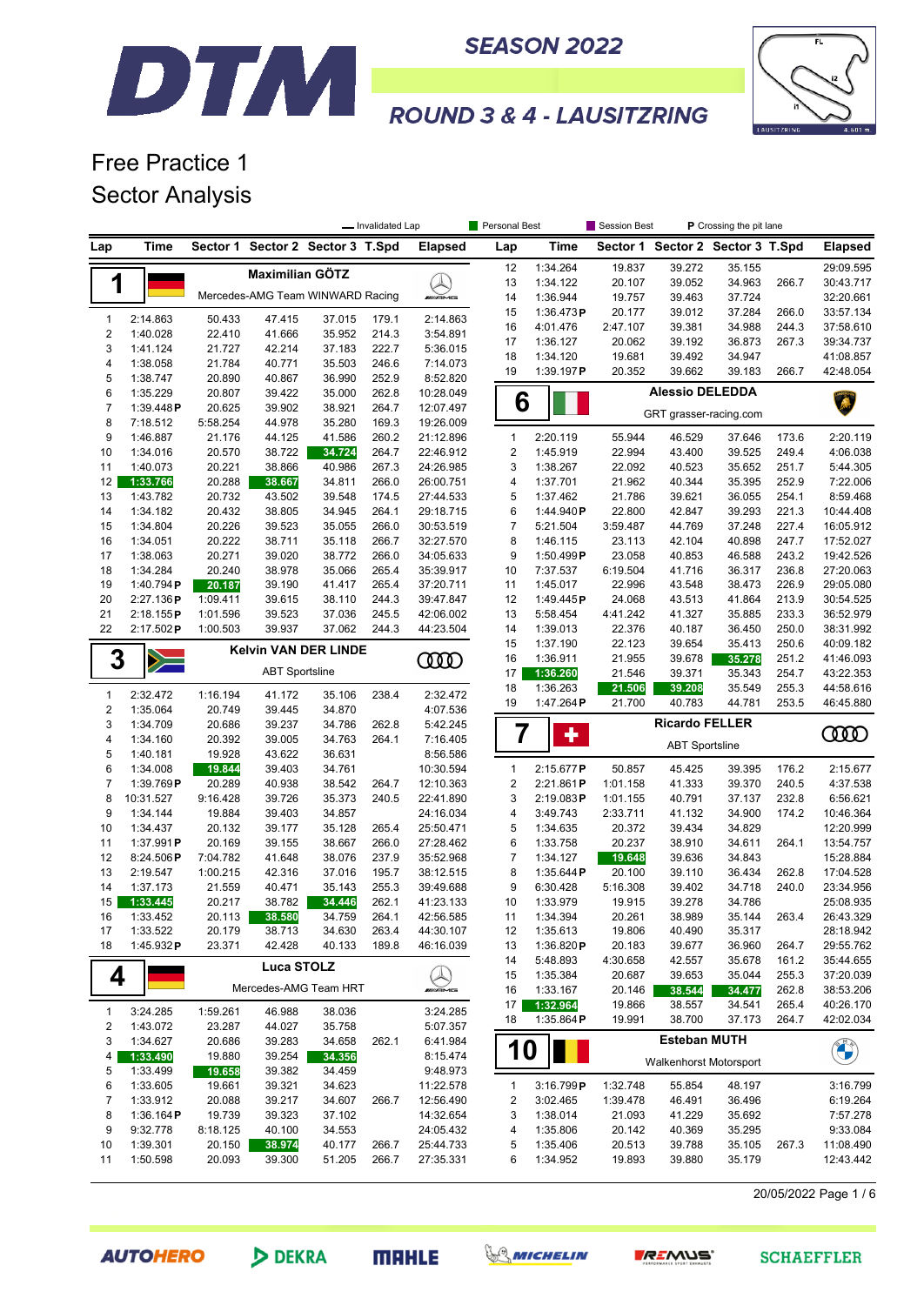#### **SEASON 2022**



# **ROUND 3 & 4 - LAUSITZRING**

### Free Practice 1 Sector Analysis

DTM

|                     |                       |                  |                                  |                  | - Invalidated Lap |                        | Personal Best         |                      | Session Best     |                        | P Crossing the pit lane            |                |                               |
|---------------------|-----------------------|------------------|----------------------------------|------------------|-------------------|------------------------|-----------------------|----------------------|------------------|------------------------|------------------------------------|----------------|-------------------------------|
| Lap                 | Time                  |                  | Sector 1 Sector 2 Sector 3 T.Spd |                  |                   | <b>Elapsed</b>         | Lap                   | Time                 |                  |                        | Sector 1 Sector 2 Sector 3 T.Spd   |                | <b>Elapsed</b>                |
| $\overline{7}$      | 1:38.639P             | 20.374           | 39.987                           | 38.278           | 267.3             | 14:22.081              |                       |                      |                  | <b>Maximilian BUHK</b> |                                    |                |                               |
| 8                   | 2:19.321              | 1:01.461         | 42.022                           | 35.838           |                   | 16:41.402              | 18                    |                      |                  |                        |                                    |                | <b>ANGELANG</b>               |
| 9                   | 1:35.660              | 20.891           | 39.703                           | 35.066           | 262.1             | 18:17.062              |                       |                      |                  |                        | Mercedes-AMG Team Mücke Motorsport |                |                               |
| 10                  | 1:34.139              | 20.146           | 39.318                           | 34.675           | 268.7             | 19:51.201              | $\mathbf{1}$          | 3:24.916             | 2:02.511         | 45.104                 | 37.301                             | 221.8          | 3:24.916                      |
| 11<br>12            | 1:33.554<br>1:36.330P | 19.519<br>20.050 | 39.348<br>39.021                 | 34.687<br>37.259 | 270.0             | 21:24.755<br>23:01.085 | 2                     | 1:39.946P            | 22.209           | 40.168                 | 37.569                             | 255.9          | 5:04.862                      |
| 13                  | 5:12.880              | 3:55.552         | 41.708                           | 35.620           |                   | 28:13.965              | 3                     | 2:20.325P            | 1:01.687         | 41.277                 | 37.361                             | 218.6          | 7:25.187                      |
| 14                  | 1:34.203              | 20.088           | 39.148                           | 34.967           | 269.3             | 29:48.168              | 4                     | 2:22.352P            | 1:03.151         | 41.756                 | 37.445                             | 222.2          | 9:47.539                      |
| 15                  | 1:35.391              | 20.175           | 39.360                           | 35.856           | 269.3             | 31:23.559              | 5                     | 2:28.639P            | 1:04.004         | 47.326                 | 37.309                             | 168.2          | 12:16.178                     |
| 16                  | 1:33.898              | 19.891           | 39.164                           | 34.843           | 271.4             | 32:57.457              | 6                     | 7:40.637             | 6:17.551         | 46.037                 | 37.049                             | 232.3          | 19:56.815                     |
| 17                  | 1:35.995P             | 19.963           | 39.159                           | 36.873           | 270.0             | 34:33.452              | 7                     | 1:41.966             | 20.974           | 44.841                 | 36.151                             |                | 21:38.781                     |
| 18                  | 9:03.372              | 7:48.220         | 40.083                           | 35.069           | 247.1             | 43:36.824              | 8<br>9                | 1:33.627<br>1:33.611 | 20.299<br>20.163 | 38.781<br>38.658       | 34.547<br>34.790                   | 264.1<br>265.4 | 23:12.408<br>24:46.019        |
| 19                  | 1:33.624              | 20.033           | 38.960                           | 34.631           | 267.3             | 45:10.448              | 10                    | 1:33.299             | 20.063           | 38.547                 | 34.689                             | 266.0          | 26:19.318                     |
|                     |                       |                  | <b>Marco WITTMANN</b>            |                  |                   |                        | 11                    | 1:33.715             | 19.682           | 39.258                 | 34.775                             |                | 27:53.033                     |
| 1                   |                       |                  |                                  |                  |                   | <b>COMPANY</b>         | 12                    | 1:37.096P            | 20.050           | 39.122                 | 37.924                             | 266.7          | 29:30.129                     |
|                     |                       |                  | <b>Walkenhorst Motorsport</b>    |                  |                   |                        | 13                    | 10:47.728            | 9:26.419         | 41.313                 | 39.996                             | 225.0          | 40:17.857                     |
| 1                   | 2:11.358P             | 45.779           | 44.517                           | 41.062           | 208.1             | 2:11.358               | 14                    | 1:34.027             | 20.282           | 38.936                 | 34.809                             | 262.1          | 41:51.884                     |
| $\boldsymbol{2}$    | 2:47.085P             | 1:27.765         | 41.478                           | 37.842           |                   | 4:58.443               | 15                    | 1:34.023             | 20.123           | 39.194                 | 34.706                             | 264.7          | 43:25.907                     |
| 3                   | 2:28.076              | 1:03.593         | 45.988                           | 38.495           |                   | 7:26.519               | 16                    | 1:33.807             | 20.135           | 38.917                 | 34.755                             | 264.7          | 44:59.714                     |
| 4                   | 1:35.383              | 20.783           | 39.467                           | 35.133           | 266.0             | 9:01.902               | 17                    | 1:34.286             | 20.398           | 39.214                 | 34.674                             | 261.5          | 46:34.000                     |
| 5                   | 1:33.911              | 20.187           | 39.014                           | 34.710           | 270.0             | 10:35.813              |                       |                      |                  | <b>Rolf INEICHEN</b>   |                                    |                |                               |
| 6<br>$\overline{7}$ | 1:33.405              | 19.945           | 38.845                           | 34.615           | 270.7             | 12:09.218              | 19                    | ٠                    |                  | <b>GRT</b>             |                                    |                | Ä                             |
| 8                   | 1:33.602<br>1:35.484P | 19.519<br>19.404 | 39.303<br>39.261                 | 34.780<br>36.819 |                   | 13:42.820<br>15:18.304 |                       |                      |                  |                        |                                    |                |                               |
| 9                   | 11:12.878             | 9:51.629         | 44.046                           | 37.203           |                   | 26:31.182              | $\mathbf{1}$          | 3:48.688             | 2:13.164         | 44.987                 | 50.537                             | 223.1          | 3:48.688                      |
| 10                  | 1:33.370              | 19.635           | 39.146                           | 34.589           |                   | 28:04.552              | $\sqrt{2}$            | 1:41.913             | 24.821           | 41.609                 | 35.483                             | 252.3          | 5:30.601                      |
| 11                  | 1:33.449              | 19.517           | 39.213                           | 34.719           |                   | 29:38.001              | 3                     | 1:36.435             | 21.357           | 39.793                 | 35.285                             | 258.4          | 7:07.036                      |
| 12                  | 1:34.010              | 20.140           | 38.948                           | 34.922           | 266.7             | 31:12.011              | 4                     | 1:41.999             | 21.221           | 41.910                 | 38.868                             | 262.1          | 8:49.035                      |
| 13                  | 1:36.215P             | 20.000           | 38.870                           | 37.345           | 269.3             | 32:48.226              | 5                     | 1:37.072             | 20.538           | 40.922                 | 35.612                             |                | 10:26.107                     |
| 14                  | 8:55.264              | 7:39.279         | 40.875                           | 35.110           | 242.2             | 41:43.490              | 6<br>$\boldsymbol{7}$ | 1:36.126<br>1:35.438 | 21.122<br>21.040 | 39.669<br>39.455       | 35.335<br>34.943                   | 257.1<br>259.6 | 12:02.233<br>13:37.671        |
| 15                  | 1:33.651              | 19.584           | 39.336                           | 34.731           |                   | 43:17.141              | 8                     | 1:34.996             | 21.013           | 39.180                 | 34.803                             | 257.1          | 15:12.667                     |
| 16                  | 1:33.148              | 19.375           | 39.233                           | 34.540           |                   | 44:50.289              | 9                     | 1:34.919             | 20.985           | 39.055                 | 34.879                             | 258.4          | 16:47.586                     |
| 17                  | 1:33.630              | 19.976           | 38.940                           | 34.714           | 269.3             | 46:23.919              | 10                    | 1:37.288P            | 20.925           | 39.344                 | 37.019                             | 260.2          | 18:24.874                     |
|                     |                       |                  | Dev GORE                         |                  |                   |                        | 11                    | 2:14.559P            | 57.219           | 40.352                 | 36.988                             | 240.0          | 20:39.433                     |
| 12                  |                       |                  | <b>Team Rosberg</b>              |                  |                   | <b>COOD</b>            | 12                    | 5:01.348             | 3:41.418         | 41.546                 | 38.384                             | 237.4          | 25:40.781                     |
|                     |                       |                  |                                  |                  |                   |                        | 13                    | 1:38.354             | 21.063           | 40.994                 | 36.297                             | 258.4          | 27:19.135                     |
| $\mathbf{1}$        | 2:16.190              | 52.664           | 46.218                           | 37.308           | 152.8             | 2:16.190               | 14                    | 1:35.066             | 20.839           | 39.310                 | 34.917                             | 259.6          | 28:54.201                     |
| 2                   | 1:39.777              | 21.774           | 42.028                           | 35.975           | 229.8             | 3:55.967               | 15                    | 1:34.758             | 20.795           | 39.068                 | 34.895                             | 259.6          | 30:28.959                     |
| 3                   | 1:36.369              | 21.186           | 39.867                           | 35.316           | 256.5             | 5:32.336               | 16                    | 1:34.937             | 20.965           | 39.027                 | 34.945                             | 259.6          | 32:03.896                     |
| 4                   | 1:35.032              | 20.620           | 39.316                           | 35.096           | 264.1             | 7:07.368               | 17                    | 1:34.803             | 20.764           | 39.142                 | 34.897                             | 259.6          | 33:38.699                     |
| 5<br>6              | 1:37.689<br>1:37.455P | 20.964<br>20.816 | 41.430<br>39.694                 | 35.295<br>36.945 | 264.7<br>261.5    | 8:45.057<br>10:22.512  | 18<br>19              | 1:34.589<br>1:34.667 | 20.769<br>20.771 | 38.909<br>38.946       | 34.911<br>34.950                   | 260.2<br>260.2 | 35:13.288<br>36:47.955        |
| $\overline{7}$      | 2:39.544              | 1:21.221         | 42.197                           | 36.126           | 198.5             | 13:02.056              | 20                    | 1:36.446             | 20.929           | 39.426                 | 36.091                             | 257.8          | 38:24.401                     |
| 8                   | 1:38.710              | 21.261           | 39.946                           | 37.503           | 256.5             | 14:40.766              | 21                    | 1:37.287 <b>P</b>    | 20.665           | 39.589                 | 37.033                             | 262.1          | 40:01.688                     |
| 9                   | 1:34.409              | 20.046           | 39.346                           | 35.017           |                   | 16:15.175              | 22                    | 2:23.102P            | 1:01.770         | 41.998                 | 39.334                             | 238.4          | 42:24.790                     |
| 10                  | 1:34.041              | 20.246           | 38.841                           | 34.954           | 265.4             | 17:49.216              | 23                    | 2:19.725             | 1:04.100         | 40.460                 | 35.165                             | 179.4          | 44:44.515                     |
| 11                  | 1:33.797              | 20.175           | 38.762                           | 34.860           | 266.0             | 19:23.013              | 24                    | 1:35.367             | 21.024           | 39.347                 | 34.996                             | 259.0          | 46:19.882                     |
| 12                  | 1:37.339P             | 19.808           | 39.431                           | 38.100           |                   | 21:00.352              |                       |                      |                  | <b>Lucas AUER</b>      |                                    |                |                               |
| 13                  | 10:25.004             | 9:04.872         | 43.847                           | 36.285           | 235.3             | 31:25.356              | 22                    |                      |                  |                        |                                    |                | $\bigotimes_{\mathsf{mldhs}}$ |
| 14                  | 1:37.137              | 22.040           | 39.606                           | 35.491           | 258.4             | 33:02.493              |                       |                      |                  |                        | Mercedes-AMG Team WINWARD          |                |                               |
| 15                  | 1:35.868              | 20.366           | 39.051                           | 36.451           | 264.7             | 34:38.361              | $\mathbf{1}$          | 2:23.730             | 1:00.412         | 45.815                 | 37.503                             | 177.3          | 2:23.730                      |
| 16                  | 1:34.462              | 20.367           | 38.964                           | 35.131           | 264.1             | 36:12.823              | 2                     | 1:36.463             | 20.831           | 40.612                 | 35.020                             | 259.6          | 4:00.193                      |
| 17                  | 1:34.278              | 20.201           | 38.881                           | 35.196           | 264.7             | 37:47.101              | 3                     | 1:34.544             | 20.553           | 39.203                 | 34.788                             | 262.8          | 5:34.737                      |
| 18                  | 1:36.775              | 20.214           | 40.526                           | 36.035           | 266.0             | 39:23.876              | 4                     | 1:46.765P            | 20.282           | 49.070                 | 37.413                             | 267.3          | 7:21.502                      |
| 19<br>20            | 1:44.419<br>1:34.708  | 23.086<br>20.446 | 45.557<br>39.000                 | 35.776<br>35.262 | 216.4<br>262.1    | 41:08.295<br>42:43.003 | 5                     | 7:25.004             | 6:06.719         | 42.564                 | 35.721                             | 230.3          | 14:46.506                     |
| 21                  | 1:36.182P             | 20.130           | 38.984                           | 37.068           | 264.7             | 44:19.185              | 6                     | 1:39.747             | 21.122           | 39.518                 | 39.107                             | 256.5          | 16:26.253                     |
| 22                  | 2:06.651P             | 48.773           | 40.535                           | 37.343           | 242.2             | 46:25.836              | 7                     | 1:32.962             | 19.968           | 38.601                 | 34.393                             | 267.3          | 17:59.215                     |
|                     |                       |                  |                                  |                  |                   |                        | 8                     | 1:32.961             | 19.876           | 38.567                 | 34.518                             | 269.3          | 19:32.176                     |
|                     |                       |                  |                                  |                  |                   |                        | 9                     | 1:33.220             | 19.804           | 38.829                 | 34.587                             | 270.0          | 21:05.396                     |
|                     |                       |                  |                                  |                  |                   |                        | 10                    | 1:36.963P            | 20.187           | 39.388                 | 37.388                             | 268.0          | 22:42.359                     |

20/05/2022 Page 2 / 6

**AUTOHERO** 

DEKRA

**MRHLE** 



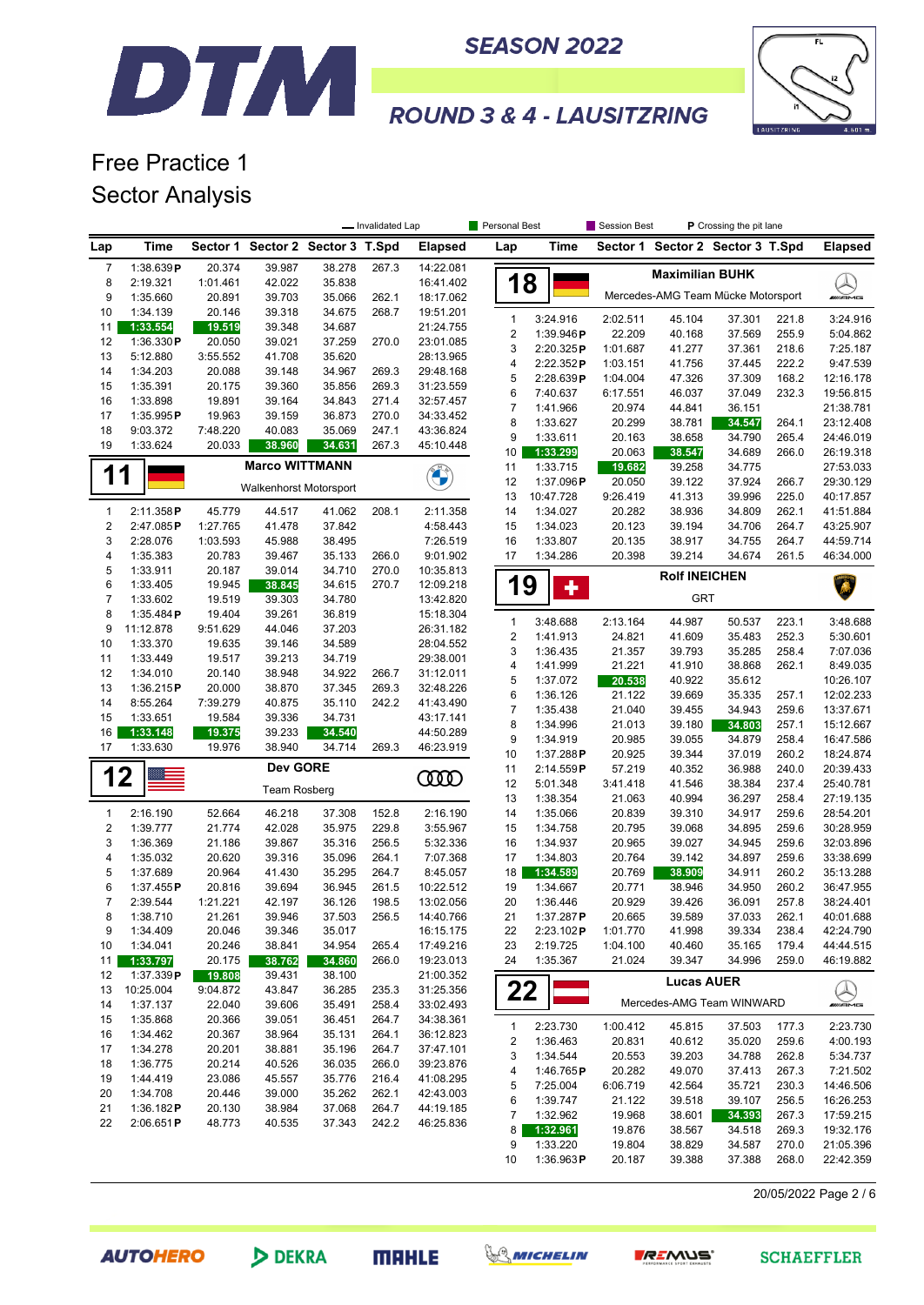



# Free Practice 1 Sector Analysis

DTM

| Time<br>Sector 1 Sector 2 Sector 3 T.Spd<br>Time<br>Sector 1 Sector 2 Sector 3 T.Spd<br><b>Elapsed</b><br><b>Elapsed</b><br>Lap<br>Lap<br>5:42.328<br>4:16.997<br>40.301<br>45.030<br>28:24.687<br>1:36.619<br>21.028<br>39.914<br>257.8<br>30:49.559<br>11<br>217.7<br>13<br>35.677<br>1:34.155<br>20.108<br>38.628<br>35.419<br>267.3<br>29:58.842<br>14<br>1:36.070<br>20.784<br>35.434<br>260.9<br>12<br>39.852<br>32:25.629<br>13<br>1:39.370<br>20.844<br>40.242<br>38.284<br>262.1<br>31:38.212<br>1:36.051<br>20.792<br>39.741<br>35.518<br>259.6<br>15<br>34:01.680<br>14<br>1:36.479<br>19.891<br>38.546<br>38.042<br>268.7<br>33:14.691<br>16<br>1:36.036<br>20.891<br>39.600<br>35.545<br>258.4<br>35:37.716<br>15<br>1:33.175<br>19.821<br>38.657<br>34.697<br>268.7<br>34:47.866<br>17<br>4:09.164P<br>20.922<br>40.104<br>3:08.138<br>257.8<br>39:46.880<br>16<br>1:35.535P<br>38.859<br>36.877<br>268.7<br>36:23.401<br>18<br>2:24.823<br>1:06.463<br>42.146<br>36.214<br>197.4<br>19.799<br>42:11.703<br>17<br>3:09.983P<br>1:46.104<br>40.660<br>43.219<br>244.3<br>39:33.384<br>19<br>1:37.108<br>21.850<br>39.771<br>35.487<br>254.1<br>43:48.811<br>18<br>20<br>45:24.179<br>2:22.267P<br>1:05.005<br>40.006<br>37.256<br>228.3<br>41:55.651<br>1:35.368<br>20.862<br>39.530<br>34.976<br>258.4<br>19<br>2:24.906P<br>1:06.112<br>41.130<br>37.664<br>243.2<br>44:20.557<br><b>David SCHUMACHER</b><br>27<br><b>Thomas PREINING</b><br>E.<br>24<br>Mercedes-AMG Team WINWARD<br><b><i>INNE</i></b><br>KÜS Team Bernhard<br>PORSCHE<br>$\mathbf{1}$<br>2:21.484<br>57.775<br>46.305<br>37.404<br>190.5<br>2:21.484<br>$\overline{\mathbf{c}}$<br>1<br>2:36.323<br>1:17.953<br>42.820<br>223.1<br>2:36.323<br>1:43.218<br>22.395<br>41.028<br>39.795<br>237.4<br>4:04.702<br>35.550<br>2<br>1:42.063<br>25.016<br>39.580<br>37.467<br>257.1<br>4:18.386<br>3<br>1:35.538<br>20.529<br>39.689<br>35.320<br>263.4<br>5:40.240<br>3<br>1:34.622<br>20.677<br>39.231<br>34.714<br>260.2<br>5:53.008<br>4<br>1:34.581<br>20.176<br>39.271<br>35.134<br>264.7<br>7:14.821<br>4<br>5<br>1:36.308<br>20.578<br>39.069<br>36.661<br>260.9<br>7:29.316<br>20.244<br>39.724<br>35.030<br>266.7<br>8:49.819<br>1:34.998<br>5<br>1:34.511<br>20.410<br>38.976<br>35.125<br>263.4<br>9:03.827<br>6<br>1:39.030P<br>20.128<br>39.750<br>39.152<br>264.7<br>10:28.849<br>6<br>20.277<br>$\overline{7}$<br>1:33.900<br>39.080<br>34.543<br>265.4<br>10:37.727<br>6:18.024<br>5:01.705<br>41.293<br>35.026<br>240.5<br>16:46.873<br>7<br>8<br>1:35.974P<br>20.374<br>38.919<br>36.681<br>264.7<br>12:13.701<br>1:40.505<br>20.939<br>42.334<br>37.232<br>257.1<br>18:27.378<br>8<br>9<br>6:22.917<br>4:58.350<br>45.185<br>39.382<br>173.9<br>18:36.618<br>1:33.947<br>20.224<br>39.085<br>34.638<br>264.7<br>20:01.325<br>19.993<br>9<br>1:34.488<br>20.687<br>39.151<br>34.650<br>260.9<br>20:11.106<br>1:33.327<br>38.816<br>34.518<br>266.7<br>10<br>21:34.652<br>10<br>1:33.789<br>20.398<br>1:33.154<br>19.961<br>266.0<br>38.870<br>34.521<br>262.8<br>21:44.895<br>11<br>38.681<br>34.512<br>23:07.806<br>11<br>1:33.732<br>20.296<br>38.911<br>34.525<br>264.1<br>23:18.627<br>12<br>1:33.390<br>19.974<br>38.709<br>266.0<br>24:41.196<br>34.707<br>12<br>1:33.676<br>20.214<br>38.891<br>34.571<br>265.4<br>24:52.303<br>13<br>1:34.280<br>19.966<br>38.795<br>35.519<br>266.7<br>26:15.476<br>13<br>1:37.708P<br>20.281<br>40.187<br>37.240<br>265.4<br>26:30.011<br>14<br>1:33.552<br>38.870<br>34.782<br>266.7<br>19.900<br>27:49.028<br>14<br>7:14.669<br>5:59.276<br>40.572<br>34.821<br>231.3<br>33:44.680<br>15<br>1:36.442P<br>20.042<br>38.914<br>37.486<br>266.0<br>29:25.470<br>15<br>1:37.254<br>21.099<br>41.388<br>34.767<br>252.9<br>35:21.934<br><b>Sheldon VAN DER LINDE</b><br>31<br><b>CALCIO</b><br>1:39.326<br>20.399<br>38.740<br>260.9<br>37:01.260<br>16<br>40.187<br>$\geq$<br>Schubert Motorsport<br>17<br>1:34.149<br>20.511<br>39.017<br>34.621<br>260.2<br>38:35.409<br>18<br>1:37.832<br>20.282<br>38.732<br>262.8<br>38.818<br>40:13.241<br>2:30.798<br>$\mathbf{1}$<br>1:09.299<br>44.950<br>36.549<br>2:30.798<br>19<br>1:36.014P<br>39.023<br>36.781<br>262.8<br>20.210<br>41:49.255<br>$\overline{c}$<br>1:43.296<br>20.913<br>42.928<br>266.0<br>4:14.094<br>39.455<br><b>Philipp ENG</b><br>3<br>1:37.171<br>20.058<br>38.748<br>38.365<br>270.7<br>5:51.265<br>25<br><b>Original</b><br>4<br>1:33.583<br>19.998<br>38.954<br>34.631<br>268.7<br>7:24.848<br>Schubert Motorsport<br>5<br>1:33.992<br>19.807<br>38.979<br>35.206<br>272.0<br>8:58.840<br>3:13.068P<br>1:49.128<br>43.907<br>40.033<br>222.7<br>3:13.068<br>6<br>1:33.280<br>19.805<br>38.869<br>34.606<br>272.0<br>10:32.120<br>1<br>2<br>10:25.975<br>9:08.029<br>42.666<br>35.280<br>13:39.043<br>$\overline{7}$<br>1:35.938P<br>19.505<br>37.272<br>12:08.058<br>39.161<br>3<br>8<br>1:35.946<br>39.712<br>15:14.989<br>6:47.583<br>35.125<br>20.478<br>35.756<br>5:31.847<br>40.611<br>18:55.641<br>4<br>1:33.857<br>19.982<br>39.318<br>16:48.846<br>9<br>1:34.054<br>19.839<br>34.720<br>34.557<br>39.495<br>5<br>1:36.568P<br>39.586<br>37.107<br>18:25.414<br>1:33.487<br>19.544<br>39.208<br>34.735<br>19.875<br>10<br>6<br>19:20.565<br>41.957<br>38.811<br>37:45.979<br>11<br>19.489<br>39.382<br>39.162<br>239.5<br>1:38.033P<br>$\cdots$<br>7<br>1:34.934<br>39.297<br>34.865<br>262.1<br>39:20.913<br>12<br>4:57.076<br>41.999<br>36.982<br>197.1<br>20.772<br>6:16.057<br>8<br>1:35.641<br>20.199<br>38.762<br>36.680<br>266.7<br>40:56.554<br>13<br>1:33.726<br>20.187<br>38.776<br>34.763<br>267.3<br>9<br>38.687<br>34.505<br>38.499<br>270.7<br>1:33.359<br>20.167<br>267.3<br>42:29.913<br>14<br>1:32.757<br>19.850<br>34.408<br>34.583<br>38.579<br>10 <sup>1</sup><br>1:33.178<br>20.146<br>267.3<br>44:03.091<br>15<br>1:33.003<br>19.831<br>34.593<br>270.0<br>38.449<br>1:33.686<br>20.153<br>38.817<br>268.0<br>45:36.777<br>19.844<br>34.554<br>11<br>34.716<br>1:33.035<br>38.637<br>269.3<br>16<br>17<br>1:38.289P<br>19.978<br>38.811<br>39.500<br>267.3<br><b>Esmee HAWKEY</b><br>NZ<br>26<br>18<br>3:48.095<br>2:24.785<br>40.283<br>43.027<br>250.0<br>$\overline{\mathbb{Z}}$<br>T3 Motorsport<br>19<br>1:32.790<br>19.562<br>38.903<br>34.325<br>20<br>1:32.446<br>19.306<br>38.752<br>34.388<br>4:37.046<br>$\mathbf{1}$<br>4:37.046P<br>3:07.433<br>48.264<br>41.349<br>220.0<br>21<br>1:36.284<br>19.460<br>40.147<br>36.677<br>46:17.697<br>$\overline{2}$<br>42.774<br>232.8<br>9:20.180<br>4:43.134<br>3:23.190<br>37.170<br>René RAST<br>3<br>1:39.346<br>21.251<br>41.956<br>36.139<br>10:59.526<br>33<br>0000<br>4<br>1:38.201<br>21.497<br>40.880<br>35.824<br>255.9<br>12:37.727<br>Team ABT<br>5<br>1:37.381<br>40.340<br>21.364<br>35.677<br>256.5<br>14:15.108<br>6<br>1:36.470<br>20.736<br>40.397<br>35.337<br>15:51.578<br>1:59.392<br>42.525<br>41.662<br>35.205<br>233.8<br>1:59.392<br>1<br>$\overline{7}$<br>1:35.907<br>20.758<br>39.684<br>35.465<br>259.0<br>17:27.485<br>1:35.461<br>20.690<br>39.672<br>35.099<br>3:34.853<br>2<br>8<br>20.937<br>40.563<br>1:40.372P<br>38.872<br>258.4<br>19:07.857<br>3<br>1:34.168<br>20.567<br>38.780<br>34.821<br>260.9<br>5:09.021<br>9<br>5:10.037<br>3:46.869<br>44.088<br>39.080<br>24:17.894<br>1:38.328<br>20.321<br>38.888<br>263.4<br>6:47.349<br>4<br>39.119<br>1:41.557<br>21.194<br>42.712<br>37.651<br>255.3<br>5<br>1:33.705<br>20.295<br>38.703<br>34.707<br>262.8<br>10<br>25:59.451<br>8:21.054<br>1:37.333<br>20.251<br>11<br>20.765<br>40.782<br>35.786<br>27:36.784<br>6<br>1:34.212<br>38.986<br>34.975<br>264.1<br>9:55.266<br>12<br>1:36.156<br>20.856<br>39.779<br>35.521<br>260.2<br>29:12.940<br>1:35.795P<br>20.201<br>38.700<br>36.894<br>264.7<br>7 |  |  | - Invalidated Lap | Personal Best | Session Best | P Crossing the pit lane |           |
|----------------------------------------------------------------------------------------------------------------------------------------------------------------------------------------------------------------------------------------------------------------------------------------------------------------------------------------------------------------------------------------------------------------------------------------------------------------------------------------------------------------------------------------------------------------------------------------------------------------------------------------------------------------------------------------------------------------------------------------------------------------------------------------------------------------------------------------------------------------------------------------------------------------------------------------------------------------------------------------------------------------------------------------------------------------------------------------------------------------------------------------------------------------------------------------------------------------------------------------------------------------------------------------------------------------------------------------------------------------------------------------------------------------------------------------------------------------------------------------------------------------------------------------------------------------------------------------------------------------------------------------------------------------------------------------------------------------------------------------------------------------------------------------------------------------------------------------------------------------------------------------------------------------------------------------------------------------------------------------------------------------------------------------------------------------------------------------------------------------------------------------------------------------------------------------------------------------------------------------------------------------------------------------------------------------------------------------------------------------------------------------------------------------------------------------------------------------------------------------------------------------------------------------------------------------------------------------------------------------------------------------------------------------------------------------------------------------------------------------------------------------------------------------------------------------------------------------------------------------------------------------------------------------------------------------------------------------------------------------------------------------------------------------------------------------------------------------------------------------------------------------------------------------------------------------------------------------------------------------------------------------------------------------------------------------------------------------------------------------------------------------------------------------------------------------------------------------------------------------------------------------------------------------------------------------------------------------------------------------------------------------------------------------------------------------------------------------------------------------------------------------------------------------------------------------------------------------------------------------------------------------------------------------------------------------------------------------------------------------------------------------------------------------------------------------------------------------------------------------------------------------------------------------------------------------------------------------------------------------------------------------------------------------------------------------------------------------------------------------------------------------------------------------------------------------------------------------------------------------------------------------------------------------------------------------------------------------------------------------------------------------------------------------------------------------------------------------------------------------------------------------------------------------------------------------------------------------------------------------------------------------------------------------------------------------------------------------------------------------------------------------------------------------------------------------------------------------------------------------------------------------------------------------------------------------------------------------------------------------------------------------------------------------------------------------------------------------------------------------------------------------------------------------------------------------------------------------------------------------------------------------------------------------------------------------------------------------------------------------------------------------------------------------------------------------------------------------------------------------------------------------------------------------------------------------------------------------------------------------------------------------------------------------------------------------------------------------------------------------------------------------------------------------------------------------------------------------------------------------------------------------------------------------------------------------------------------------------------------------------------------------------------------------------------------------------------------------------------------------------------------------------------------------------------------------------------------------------------------------------------------------------------------------------------------------------------------------------------------------------------------------------------------------------------------------------------------------------------------------------------------------------------------------------------------------------------------------------------------------------------------------------------------------------------------------------------------------------------------------------------------------------------------------------------------------------------------------------------------------------------------------------------------------------------------------------------------------------------------------------------------------------------------------------------------------------------------------------------------------------------------------------------------------------------------------------------------------------------------------------------------------------------------------------------------------------------------------------------------------------------------------------------------------------------------------------------------------------------------------------------------------------------------------------------|--|--|-------------------|---------------|--------------|-------------------------|-----------|
|                                                                                                                                                                                                                                                                                                                                                                                                                                                                                                                                                                                                                                                                                                                                                                                                                                                                                                                                                                                                                                                                                                                                                                                                                                                                                                                                                                                                                                                                                                                                                                                                                                                                                                                                                                                                                                                                                                                                                                                                                                                                                                                                                                                                                                                                                                                                                                                                                                                                                                                                                                                                                                                                                                                                                                                                                                                                                                                                                                                                                                                                                                                                                                                                                                                                                                                                                                                                                                                                                                                                                                                                                                                                                                                                                                                                                                                                                                                                                                                                                                                                                                                                                                                                                                                                                                                                                                                                                                                                                                                                                                                                                                                                                                                                                                                                                                                                                                                                                                                                                                                                                                                                                                                                                                                                                                                                                                                                                                                                                                                                                                                                                                                                                                                                                                                                                                                                                                                                                                                                                                                                                                                                                                                                                                                                                                                                                                                                                                                                                                                                                                                                                                                                                                                                                                                                                                                                                                                                                                                                                                                                                                                                                                                                                                                                                                                                                                                                                                                                                                                                                                                                                                                                                                                                                                                                    |  |  |                   |               |              |                         |           |
|                                                                                                                                                                                                                                                                                                                                                                                                                                                                                                                                                                                                                                                                                                                                                                                                                                                                                                                                                                                                                                                                                                                                                                                                                                                                                                                                                                                                                                                                                                                                                                                                                                                                                                                                                                                                                                                                                                                                                                                                                                                                                                                                                                                                                                                                                                                                                                                                                                                                                                                                                                                                                                                                                                                                                                                                                                                                                                                                                                                                                                                                                                                                                                                                                                                                                                                                                                                                                                                                                                                                                                                                                                                                                                                                                                                                                                                                                                                                                                                                                                                                                                                                                                                                                                                                                                                                                                                                                                                                                                                                                                                                                                                                                                                                                                                                                                                                                                                                                                                                                                                                                                                                                                                                                                                                                                                                                                                                                                                                                                                                                                                                                                                                                                                                                                                                                                                                                                                                                                                                                                                                                                                                                                                                                                                                                                                                                                                                                                                                                                                                                                                                                                                                                                                                                                                                                                                                                                                                                                                                                                                                                                                                                                                                                                                                                                                                                                                                                                                                                                                                                                                                                                                                                                                                                                                                    |  |  |                   |               |              |                         |           |
|                                                                                                                                                                                                                                                                                                                                                                                                                                                                                                                                                                                                                                                                                                                                                                                                                                                                                                                                                                                                                                                                                                                                                                                                                                                                                                                                                                                                                                                                                                                                                                                                                                                                                                                                                                                                                                                                                                                                                                                                                                                                                                                                                                                                                                                                                                                                                                                                                                                                                                                                                                                                                                                                                                                                                                                                                                                                                                                                                                                                                                                                                                                                                                                                                                                                                                                                                                                                                                                                                                                                                                                                                                                                                                                                                                                                                                                                                                                                                                                                                                                                                                                                                                                                                                                                                                                                                                                                                                                                                                                                                                                                                                                                                                                                                                                                                                                                                                                                                                                                                                                                                                                                                                                                                                                                                                                                                                                                                                                                                                                                                                                                                                                                                                                                                                                                                                                                                                                                                                                                                                                                                                                                                                                                                                                                                                                                                                                                                                                                                                                                                                                                                                                                                                                                                                                                                                                                                                                                                                                                                                                                                                                                                                                                                                                                                                                                                                                                                                                                                                                                                                                                                                                                                                                                                                                                    |  |  |                   |               |              |                         |           |
|                                                                                                                                                                                                                                                                                                                                                                                                                                                                                                                                                                                                                                                                                                                                                                                                                                                                                                                                                                                                                                                                                                                                                                                                                                                                                                                                                                                                                                                                                                                                                                                                                                                                                                                                                                                                                                                                                                                                                                                                                                                                                                                                                                                                                                                                                                                                                                                                                                                                                                                                                                                                                                                                                                                                                                                                                                                                                                                                                                                                                                                                                                                                                                                                                                                                                                                                                                                                                                                                                                                                                                                                                                                                                                                                                                                                                                                                                                                                                                                                                                                                                                                                                                                                                                                                                                                                                                                                                                                                                                                                                                                                                                                                                                                                                                                                                                                                                                                                                                                                                                                                                                                                                                                                                                                                                                                                                                                                                                                                                                                                                                                                                                                                                                                                                                                                                                                                                                                                                                                                                                                                                                                                                                                                                                                                                                                                                                                                                                                                                                                                                                                                                                                                                                                                                                                                                                                                                                                                                                                                                                                                                                                                                                                                                                                                                                                                                                                                                                                                                                                                                                                                                                                                                                                                                                                                    |  |  |                   |               |              |                         |           |
|                                                                                                                                                                                                                                                                                                                                                                                                                                                                                                                                                                                                                                                                                                                                                                                                                                                                                                                                                                                                                                                                                                                                                                                                                                                                                                                                                                                                                                                                                                                                                                                                                                                                                                                                                                                                                                                                                                                                                                                                                                                                                                                                                                                                                                                                                                                                                                                                                                                                                                                                                                                                                                                                                                                                                                                                                                                                                                                                                                                                                                                                                                                                                                                                                                                                                                                                                                                                                                                                                                                                                                                                                                                                                                                                                                                                                                                                                                                                                                                                                                                                                                                                                                                                                                                                                                                                                                                                                                                                                                                                                                                                                                                                                                                                                                                                                                                                                                                                                                                                                                                                                                                                                                                                                                                                                                                                                                                                                                                                                                                                                                                                                                                                                                                                                                                                                                                                                                                                                                                                                                                                                                                                                                                                                                                                                                                                                                                                                                                                                                                                                                                                                                                                                                                                                                                                                                                                                                                                                                                                                                                                                                                                                                                                                                                                                                                                                                                                                                                                                                                                                                                                                                                                                                                                                                                                    |  |  |                   |               |              |                         |           |
|                                                                                                                                                                                                                                                                                                                                                                                                                                                                                                                                                                                                                                                                                                                                                                                                                                                                                                                                                                                                                                                                                                                                                                                                                                                                                                                                                                                                                                                                                                                                                                                                                                                                                                                                                                                                                                                                                                                                                                                                                                                                                                                                                                                                                                                                                                                                                                                                                                                                                                                                                                                                                                                                                                                                                                                                                                                                                                                                                                                                                                                                                                                                                                                                                                                                                                                                                                                                                                                                                                                                                                                                                                                                                                                                                                                                                                                                                                                                                                                                                                                                                                                                                                                                                                                                                                                                                                                                                                                                                                                                                                                                                                                                                                                                                                                                                                                                                                                                                                                                                                                                                                                                                                                                                                                                                                                                                                                                                                                                                                                                                                                                                                                                                                                                                                                                                                                                                                                                                                                                                                                                                                                                                                                                                                                                                                                                                                                                                                                                                                                                                                                                                                                                                                                                                                                                                                                                                                                                                                                                                                                                                                                                                                                                                                                                                                                                                                                                                                                                                                                                                                                                                                                                                                                                                                                                    |  |  |                   |               |              |                         |           |
|                                                                                                                                                                                                                                                                                                                                                                                                                                                                                                                                                                                                                                                                                                                                                                                                                                                                                                                                                                                                                                                                                                                                                                                                                                                                                                                                                                                                                                                                                                                                                                                                                                                                                                                                                                                                                                                                                                                                                                                                                                                                                                                                                                                                                                                                                                                                                                                                                                                                                                                                                                                                                                                                                                                                                                                                                                                                                                                                                                                                                                                                                                                                                                                                                                                                                                                                                                                                                                                                                                                                                                                                                                                                                                                                                                                                                                                                                                                                                                                                                                                                                                                                                                                                                                                                                                                                                                                                                                                                                                                                                                                                                                                                                                                                                                                                                                                                                                                                                                                                                                                                                                                                                                                                                                                                                                                                                                                                                                                                                                                                                                                                                                                                                                                                                                                                                                                                                                                                                                                                                                                                                                                                                                                                                                                                                                                                                                                                                                                                                                                                                                                                                                                                                                                                                                                                                                                                                                                                                                                                                                                                                                                                                                                                                                                                                                                                                                                                                                                                                                                                                                                                                                                                                                                                                                                                    |  |  |                   |               |              |                         |           |
|                                                                                                                                                                                                                                                                                                                                                                                                                                                                                                                                                                                                                                                                                                                                                                                                                                                                                                                                                                                                                                                                                                                                                                                                                                                                                                                                                                                                                                                                                                                                                                                                                                                                                                                                                                                                                                                                                                                                                                                                                                                                                                                                                                                                                                                                                                                                                                                                                                                                                                                                                                                                                                                                                                                                                                                                                                                                                                                                                                                                                                                                                                                                                                                                                                                                                                                                                                                                                                                                                                                                                                                                                                                                                                                                                                                                                                                                                                                                                                                                                                                                                                                                                                                                                                                                                                                                                                                                                                                                                                                                                                                                                                                                                                                                                                                                                                                                                                                                                                                                                                                                                                                                                                                                                                                                                                                                                                                                                                                                                                                                                                                                                                                                                                                                                                                                                                                                                                                                                                                                                                                                                                                                                                                                                                                                                                                                                                                                                                                                                                                                                                                                                                                                                                                                                                                                                                                                                                                                                                                                                                                                                                                                                                                                                                                                                                                                                                                                                                                                                                                                                                                                                                                                                                                                                                                                    |  |  |                   |               |              |                         |           |
|                                                                                                                                                                                                                                                                                                                                                                                                                                                                                                                                                                                                                                                                                                                                                                                                                                                                                                                                                                                                                                                                                                                                                                                                                                                                                                                                                                                                                                                                                                                                                                                                                                                                                                                                                                                                                                                                                                                                                                                                                                                                                                                                                                                                                                                                                                                                                                                                                                                                                                                                                                                                                                                                                                                                                                                                                                                                                                                                                                                                                                                                                                                                                                                                                                                                                                                                                                                                                                                                                                                                                                                                                                                                                                                                                                                                                                                                                                                                                                                                                                                                                                                                                                                                                                                                                                                                                                                                                                                                                                                                                                                                                                                                                                                                                                                                                                                                                                                                                                                                                                                                                                                                                                                                                                                                                                                                                                                                                                                                                                                                                                                                                                                                                                                                                                                                                                                                                                                                                                                                                                                                                                                                                                                                                                                                                                                                                                                                                                                                                                                                                                                                                                                                                                                                                                                                                                                                                                                                                                                                                                                                                                                                                                                                                                                                                                                                                                                                                                                                                                                                                                                                                                                                                                                                                                                                    |  |  |                   |               |              |                         |           |
|                                                                                                                                                                                                                                                                                                                                                                                                                                                                                                                                                                                                                                                                                                                                                                                                                                                                                                                                                                                                                                                                                                                                                                                                                                                                                                                                                                                                                                                                                                                                                                                                                                                                                                                                                                                                                                                                                                                                                                                                                                                                                                                                                                                                                                                                                                                                                                                                                                                                                                                                                                                                                                                                                                                                                                                                                                                                                                                                                                                                                                                                                                                                                                                                                                                                                                                                                                                                                                                                                                                                                                                                                                                                                                                                                                                                                                                                                                                                                                                                                                                                                                                                                                                                                                                                                                                                                                                                                                                                                                                                                                                                                                                                                                                                                                                                                                                                                                                                                                                                                                                                                                                                                                                                                                                                                                                                                                                                                                                                                                                                                                                                                                                                                                                                                                                                                                                                                                                                                                                                                                                                                                                                                                                                                                                                                                                                                                                                                                                                                                                                                                                                                                                                                                                                                                                                                                                                                                                                                                                                                                                                                                                                                                                                                                                                                                                                                                                                                                                                                                                                                                                                                                                                                                                                                                                                    |  |  |                   |               |              |                         |           |
|                                                                                                                                                                                                                                                                                                                                                                                                                                                                                                                                                                                                                                                                                                                                                                                                                                                                                                                                                                                                                                                                                                                                                                                                                                                                                                                                                                                                                                                                                                                                                                                                                                                                                                                                                                                                                                                                                                                                                                                                                                                                                                                                                                                                                                                                                                                                                                                                                                                                                                                                                                                                                                                                                                                                                                                                                                                                                                                                                                                                                                                                                                                                                                                                                                                                                                                                                                                                                                                                                                                                                                                                                                                                                                                                                                                                                                                                                                                                                                                                                                                                                                                                                                                                                                                                                                                                                                                                                                                                                                                                                                                                                                                                                                                                                                                                                                                                                                                                                                                                                                                                                                                                                                                                                                                                                                                                                                                                                                                                                                                                                                                                                                                                                                                                                                                                                                                                                                                                                                                                                                                                                                                                                                                                                                                                                                                                                                                                                                                                                                                                                                                                                                                                                                                                                                                                                                                                                                                                                                                                                                                                                                                                                                                                                                                                                                                                                                                                                                                                                                                                                                                                                                                                                                                                                                                                    |  |  |                   |               |              |                         |           |
|                                                                                                                                                                                                                                                                                                                                                                                                                                                                                                                                                                                                                                                                                                                                                                                                                                                                                                                                                                                                                                                                                                                                                                                                                                                                                                                                                                                                                                                                                                                                                                                                                                                                                                                                                                                                                                                                                                                                                                                                                                                                                                                                                                                                                                                                                                                                                                                                                                                                                                                                                                                                                                                                                                                                                                                                                                                                                                                                                                                                                                                                                                                                                                                                                                                                                                                                                                                                                                                                                                                                                                                                                                                                                                                                                                                                                                                                                                                                                                                                                                                                                                                                                                                                                                                                                                                                                                                                                                                                                                                                                                                                                                                                                                                                                                                                                                                                                                                                                                                                                                                                                                                                                                                                                                                                                                                                                                                                                                                                                                                                                                                                                                                                                                                                                                                                                                                                                                                                                                                                                                                                                                                                                                                                                                                                                                                                                                                                                                                                                                                                                                                                                                                                                                                                                                                                                                                                                                                                                                                                                                                                                                                                                                                                                                                                                                                                                                                                                                                                                                                                                                                                                                                                                                                                                                                                    |  |  |                   |               |              |                         |           |
|                                                                                                                                                                                                                                                                                                                                                                                                                                                                                                                                                                                                                                                                                                                                                                                                                                                                                                                                                                                                                                                                                                                                                                                                                                                                                                                                                                                                                                                                                                                                                                                                                                                                                                                                                                                                                                                                                                                                                                                                                                                                                                                                                                                                                                                                                                                                                                                                                                                                                                                                                                                                                                                                                                                                                                                                                                                                                                                                                                                                                                                                                                                                                                                                                                                                                                                                                                                                                                                                                                                                                                                                                                                                                                                                                                                                                                                                                                                                                                                                                                                                                                                                                                                                                                                                                                                                                                                                                                                                                                                                                                                                                                                                                                                                                                                                                                                                                                                                                                                                                                                                                                                                                                                                                                                                                                                                                                                                                                                                                                                                                                                                                                                                                                                                                                                                                                                                                                                                                                                                                                                                                                                                                                                                                                                                                                                                                                                                                                                                                                                                                                                                                                                                                                                                                                                                                                                                                                                                                                                                                                                                                                                                                                                                                                                                                                                                                                                                                                                                                                                                                                                                                                                                                                                                                                                                    |  |  |                   |               |              |                         |           |
|                                                                                                                                                                                                                                                                                                                                                                                                                                                                                                                                                                                                                                                                                                                                                                                                                                                                                                                                                                                                                                                                                                                                                                                                                                                                                                                                                                                                                                                                                                                                                                                                                                                                                                                                                                                                                                                                                                                                                                                                                                                                                                                                                                                                                                                                                                                                                                                                                                                                                                                                                                                                                                                                                                                                                                                                                                                                                                                                                                                                                                                                                                                                                                                                                                                                                                                                                                                                                                                                                                                                                                                                                                                                                                                                                                                                                                                                                                                                                                                                                                                                                                                                                                                                                                                                                                                                                                                                                                                                                                                                                                                                                                                                                                                                                                                                                                                                                                                                                                                                                                                                                                                                                                                                                                                                                                                                                                                                                                                                                                                                                                                                                                                                                                                                                                                                                                                                                                                                                                                                                                                                                                                                                                                                                                                                                                                                                                                                                                                                                                                                                                                                                                                                                                                                                                                                                                                                                                                                                                                                                                                                                                                                                                                                                                                                                                                                                                                                                                                                                                                                                                                                                                                                                                                                                                                                    |  |  |                   |               |              |                         |           |
|                                                                                                                                                                                                                                                                                                                                                                                                                                                                                                                                                                                                                                                                                                                                                                                                                                                                                                                                                                                                                                                                                                                                                                                                                                                                                                                                                                                                                                                                                                                                                                                                                                                                                                                                                                                                                                                                                                                                                                                                                                                                                                                                                                                                                                                                                                                                                                                                                                                                                                                                                                                                                                                                                                                                                                                                                                                                                                                                                                                                                                                                                                                                                                                                                                                                                                                                                                                                                                                                                                                                                                                                                                                                                                                                                                                                                                                                                                                                                                                                                                                                                                                                                                                                                                                                                                                                                                                                                                                                                                                                                                                                                                                                                                                                                                                                                                                                                                                                                                                                                                                                                                                                                                                                                                                                                                                                                                                                                                                                                                                                                                                                                                                                                                                                                                                                                                                                                                                                                                                                                                                                                                                                                                                                                                                                                                                                                                                                                                                                                                                                                                                                                                                                                                                                                                                                                                                                                                                                                                                                                                                                                                                                                                                                                                                                                                                                                                                                                                                                                                                                                                                                                                                                                                                                                                                                    |  |  |                   |               |              |                         |           |
|                                                                                                                                                                                                                                                                                                                                                                                                                                                                                                                                                                                                                                                                                                                                                                                                                                                                                                                                                                                                                                                                                                                                                                                                                                                                                                                                                                                                                                                                                                                                                                                                                                                                                                                                                                                                                                                                                                                                                                                                                                                                                                                                                                                                                                                                                                                                                                                                                                                                                                                                                                                                                                                                                                                                                                                                                                                                                                                                                                                                                                                                                                                                                                                                                                                                                                                                                                                                                                                                                                                                                                                                                                                                                                                                                                                                                                                                                                                                                                                                                                                                                                                                                                                                                                                                                                                                                                                                                                                                                                                                                                                                                                                                                                                                                                                                                                                                                                                                                                                                                                                                                                                                                                                                                                                                                                                                                                                                                                                                                                                                                                                                                                                                                                                                                                                                                                                                                                                                                                                                                                                                                                                                                                                                                                                                                                                                                                                                                                                                                                                                                                                                                                                                                                                                                                                                                                                                                                                                                                                                                                                                                                                                                                                                                                                                                                                                                                                                                                                                                                                                                                                                                                                                                                                                                                                                    |  |  |                   |               |              |                         |           |
|                                                                                                                                                                                                                                                                                                                                                                                                                                                                                                                                                                                                                                                                                                                                                                                                                                                                                                                                                                                                                                                                                                                                                                                                                                                                                                                                                                                                                                                                                                                                                                                                                                                                                                                                                                                                                                                                                                                                                                                                                                                                                                                                                                                                                                                                                                                                                                                                                                                                                                                                                                                                                                                                                                                                                                                                                                                                                                                                                                                                                                                                                                                                                                                                                                                                                                                                                                                                                                                                                                                                                                                                                                                                                                                                                                                                                                                                                                                                                                                                                                                                                                                                                                                                                                                                                                                                                                                                                                                                                                                                                                                                                                                                                                                                                                                                                                                                                                                                                                                                                                                                                                                                                                                                                                                                                                                                                                                                                                                                                                                                                                                                                                                                                                                                                                                                                                                                                                                                                                                                                                                                                                                                                                                                                                                                                                                                                                                                                                                                                                                                                                                                                                                                                                                                                                                                                                                                                                                                                                                                                                                                                                                                                                                                                                                                                                                                                                                                                                                                                                                                                                                                                                                                                                                                                                                                    |  |  |                   |               |              |                         |           |
|                                                                                                                                                                                                                                                                                                                                                                                                                                                                                                                                                                                                                                                                                                                                                                                                                                                                                                                                                                                                                                                                                                                                                                                                                                                                                                                                                                                                                                                                                                                                                                                                                                                                                                                                                                                                                                                                                                                                                                                                                                                                                                                                                                                                                                                                                                                                                                                                                                                                                                                                                                                                                                                                                                                                                                                                                                                                                                                                                                                                                                                                                                                                                                                                                                                                                                                                                                                                                                                                                                                                                                                                                                                                                                                                                                                                                                                                                                                                                                                                                                                                                                                                                                                                                                                                                                                                                                                                                                                                                                                                                                                                                                                                                                                                                                                                                                                                                                                                                                                                                                                                                                                                                                                                                                                                                                                                                                                                                                                                                                                                                                                                                                                                                                                                                                                                                                                                                                                                                                                                                                                                                                                                                                                                                                                                                                                                                                                                                                                                                                                                                                                                                                                                                                                                                                                                                                                                                                                                                                                                                                                                                                                                                                                                                                                                                                                                                                                                                                                                                                                                                                                                                                                                                                                                                                                                    |  |  |                   |               |              |                         |           |
|                                                                                                                                                                                                                                                                                                                                                                                                                                                                                                                                                                                                                                                                                                                                                                                                                                                                                                                                                                                                                                                                                                                                                                                                                                                                                                                                                                                                                                                                                                                                                                                                                                                                                                                                                                                                                                                                                                                                                                                                                                                                                                                                                                                                                                                                                                                                                                                                                                                                                                                                                                                                                                                                                                                                                                                                                                                                                                                                                                                                                                                                                                                                                                                                                                                                                                                                                                                                                                                                                                                                                                                                                                                                                                                                                                                                                                                                                                                                                                                                                                                                                                                                                                                                                                                                                                                                                                                                                                                                                                                                                                                                                                                                                                                                                                                                                                                                                                                                                                                                                                                                                                                                                                                                                                                                                                                                                                                                                                                                                                                                                                                                                                                                                                                                                                                                                                                                                                                                                                                                                                                                                                                                                                                                                                                                                                                                                                                                                                                                                                                                                                                                                                                                                                                                                                                                                                                                                                                                                                                                                                                                                                                                                                                                                                                                                                                                                                                                                                                                                                                                                                                                                                                                                                                                                                                                    |  |  |                   |               |              |                         |           |
|                                                                                                                                                                                                                                                                                                                                                                                                                                                                                                                                                                                                                                                                                                                                                                                                                                                                                                                                                                                                                                                                                                                                                                                                                                                                                                                                                                                                                                                                                                                                                                                                                                                                                                                                                                                                                                                                                                                                                                                                                                                                                                                                                                                                                                                                                                                                                                                                                                                                                                                                                                                                                                                                                                                                                                                                                                                                                                                                                                                                                                                                                                                                                                                                                                                                                                                                                                                                                                                                                                                                                                                                                                                                                                                                                                                                                                                                                                                                                                                                                                                                                                                                                                                                                                                                                                                                                                                                                                                                                                                                                                                                                                                                                                                                                                                                                                                                                                                                                                                                                                                                                                                                                                                                                                                                                                                                                                                                                                                                                                                                                                                                                                                                                                                                                                                                                                                                                                                                                                                                                                                                                                                                                                                                                                                                                                                                                                                                                                                                                                                                                                                                                                                                                                                                                                                                                                                                                                                                                                                                                                                                                                                                                                                                                                                                                                                                                                                                                                                                                                                                                                                                                                                                                                                                                                                                    |  |  |                   |               |              |                         |           |
|                                                                                                                                                                                                                                                                                                                                                                                                                                                                                                                                                                                                                                                                                                                                                                                                                                                                                                                                                                                                                                                                                                                                                                                                                                                                                                                                                                                                                                                                                                                                                                                                                                                                                                                                                                                                                                                                                                                                                                                                                                                                                                                                                                                                                                                                                                                                                                                                                                                                                                                                                                                                                                                                                                                                                                                                                                                                                                                                                                                                                                                                                                                                                                                                                                                                                                                                                                                                                                                                                                                                                                                                                                                                                                                                                                                                                                                                                                                                                                                                                                                                                                                                                                                                                                                                                                                                                                                                                                                                                                                                                                                                                                                                                                                                                                                                                                                                                                                                                                                                                                                                                                                                                                                                                                                                                                                                                                                                                                                                                                                                                                                                                                                                                                                                                                                                                                                                                                                                                                                                                                                                                                                                                                                                                                                                                                                                                                                                                                                                                                                                                                                                                                                                                                                                                                                                                                                                                                                                                                                                                                                                                                                                                                                                                                                                                                                                                                                                                                                                                                                                                                                                                                                                                                                                                                                                    |  |  |                   |               |              |                         |           |
|                                                                                                                                                                                                                                                                                                                                                                                                                                                                                                                                                                                                                                                                                                                                                                                                                                                                                                                                                                                                                                                                                                                                                                                                                                                                                                                                                                                                                                                                                                                                                                                                                                                                                                                                                                                                                                                                                                                                                                                                                                                                                                                                                                                                                                                                                                                                                                                                                                                                                                                                                                                                                                                                                                                                                                                                                                                                                                                                                                                                                                                                                                                                                                                                                                                                                                                                                                                                                                                                                                                                                                                                                                                                                                                                                                                                                                                                                                                                                                                                                                                                                                                                                                                                                                                                                                                                                                                                                                                                                                                                                                                                                                                                                                                                                                                                                                                                                                                                                                                                                                                                                                                                                                                                                                                                                                                                                                                                                                                                                                                                                                                                                                                                                                                                                                                                                                                                                                                                                                                                                                                                                                                                                                                                                                                                                                                                                                                                                                                                                                                                                                                                                                                                                                                                                                                                                                                                                                                                                                                                                                                                                                                                                                                                                                                                                                                                                                                                                                                                                                                                                                                                                                                                                                                                                                                                    |  |  |                   |               |              |                         |           |
|                                                                                                                                                                                                                                                                                                                                                                                                                                                                                                                                                                                                                                                                                                                                                                                                                                                                                                                                                                                                                                                                                                                                                                                                                                                                                                                                                                                                                                                                                                                                                                                                                                                                                                                                                                                                                                                                                                                                                                                                                                                                                                                                                                                                                                                                                                                                                                                                                                                                                                                                                                                                                                                                                                                                                                                                                                                                                                                                                                                                                                                                                                                                                                                                                                                                                                                                                                                                                                                                                                                                                                                                                                                                                                                                                                                                                                                                                                                                                                                                                                                                                                                                                                                                                                                                                                                                                                                                                                                                                                                                                                                                                                                                                                                                                                                                                                                                                                                                                                                                                                                                                                                                                                                                                                                                                                                                                                                                                                                                                                                                                                                                                                                                                                                                                                                                                                                                                                                                                                                                                                                                                                                                                                                                                                                                                                                                                                                                                                                                                                                                                                                                                                                                                                                                                                                                                                                                                                                                                                                                                                                                                                                                                                                                                                                                                                                                                                                                                                                                                                                                                                                                                                                                                                                                                                                                    |  |  |                   |               |              |                         |           |
|                                                                                                                                                                                                                                                                                                                                                                                                                                                                                                                                                                                                                                                                                                                                                                                                                                                                                                                                                                                                                                                                                                                                                                                                                                                                                                                                                                                                                                                                                                                                                                                                                                                                                                                                                                                                                                                                                                                                                                                                                                                                                                                                                                                                                                                                                                                                                                                                                                                                                                                                                                                                                                                                                                                                                                                                                                                                                                                                                                                                                                                                                                                                                                                                                                                                                                                                                                                                                                                                                                                                                                                                                                                                                                                                                                                                                                                                                                                                                                                                                                                                                                                                                                                                                                                                                                                                                                                                                                                                                                                                                                                                                                                                                                                                                                                                                                                                                                                                                                                                                                                                                                                                                                                                                                                                                                                                                                                                                                                                                                                                                                                                                                                                                                                                                                                                                                                                                                                                                                                                                                                                                                                                                                                                                                                                                                                                                                                                                                                                                                                                                                                                                                                                                                                                                                                                                                                                                                                                                                                                                                                                                                                                                                                                                                                                                                                                                                                                                                                                                                                                                                                                                                                                                                                                                                                                    |  |  |                   |               |              |                         |           |
|                                                                                                                                                                                                                                                                                                                                                                                                                                                                                                                                                                                                                                                                                                                                                                                                                                                                                                                                                                                                                                                                                                                                                                                                                                                                                                                                                                                                                                                                                                                                                                                                                                                                                                                                                                                                                                                                                                                                                                                                                                                                                                                                                                                                                                                                                                                                                                                                                                                                                                                                                                                                                                                                                                                                                                                                                                                                                                                                                                                                                                                                                                                                                                                                                                                                                                                                                                                                                                                                                                                                                                                                                                                                                                                                                                                                                                                                                                                                                                                                                                                                                                                                                                                                                                                                                                                                                                                                                                                                                                                                                                                                                                                                                                                                                                                                                                                                                                                                                                                                                                                                                                                                                                                                                                                                                                                                                                                                                                                                                                                                                                                                                                                                                                                                                                                                                                                                                                                                                                                                                                                                                                                                                                                                                                                                                                                                                                                                                                                                                                                                                                                                                                                                                                                                                                                                                                                                                                                                                                                                                                                                                                                                                                                                                                                                                                                                                                                                                                                                                                                                                                                                                                                                                                                                                                                                    |  |  |                   |               |              |                         |           |
|                                                                                                                                                                                                                                                                                                                                                                                                                                                                                                                                                                                                                                                                                                                                                                                                                                                                                                                                                                                                                                                                                                                                                                                                                                                                                                                                                                                                                                                                                                                                                                                                                                                                                                                                                                                                                                                                                                                                                                                                                                                                                                                                                                                                                                                                                                                                                                                                                                                                                                                                                                                                                                                                                                                                                                                                                                                                                                                                                                                                                                                                                                                                                                                                                                                                                                                                                                                                                                                                                                                                                                                                                                                                                                                                                                                                                                                                                                                                                                                                                                                                                                                                                                                                                                                                                                                                                                                                                                                                                                                                                                                                                                                                                                                                                                                                                                                                                                                                                                                                                                                                                                                                                                                                                                                                                                                                                                                                                                                                                                                                                                                                                                                                                                                                                                                                                                                                                                                                                                                                                                                                                                                                                                                                                                                                                                                                                                                                                                                                                                                                                                                                                                                                                                                                                                                                                                                                                                                                                                                                                                                                                                                                                                                                                                                                                                                                                                                                                                                                                                                                                                                                                                                                                                                                                                                                    |  |  |                   |               |              |                         |           |
|                                                                                                                                                                                                                                                                                                                                                                                                                                                                                                                                                                                                                                                                                                                                                                                                                                                                                                                                                                                                                                                                                                                                                                                                                                                                                                                                                                                                                                                                                                                                                                                                                                                                                                                                                                                                                                                                                                                                                                                                                                                                                                                                                                                                                                                                                                                                                                                                                                                                                                                                                                                                                                                                                                                                                                                                                                                                                                                                                                                                                                                                                                                                                                                                                                                                                                                                                                                                                                                                                                                                                                                                                                                                                                                                                                                                                                                                                                                                                                                                                                                                                                                                                                                                                                                                                                                                                                                                                                                                                                                                                                                                                                                                                                                                                                                                                                                                                                                                                                                                                                                                                                                                                                                                                                                                                                                                                                                                                                                                                                                                                                                                                                                                                                                                                                                                                                                                                                                                                                                                                                                                                                                                                                                                                                                                                                                                                                                                                                                                                                                                                                                                                                                                                                                                                                                                                                                                                                                                                                                                                                                                                                                                                                                                                                                                                                                                                                                                                                                                                                                                                                                                                                                                                                                                                                                                    |  |  |                   |               |              |                         |           |
|                                                                                                                                                                                                                                                                                                                                                                                                                                                                                                                                                                                                                                                                                                                                                                                                                                                                                                                                                                                                                                                                                                                                                                                                                                                                                                                                                                                                                                                                                                                                                                                                                                                                                                                                                                                                                                                                                                                                                                                                                                                                                                                                                                                                                                                                                                                                                                                                                                                                                                                                                                                                                                                                                                                                                                                                                                                                                                                                                                                                                                                                                                                                                                                                                                                                                                                                                                                                                                                                                                                                                                                                                                                                                                                                                                                                                                                                                                                                                                                                                                                                                                                                                                                                                                                                                                                                                                                                                                                                                                                                                                                                                                                                                                                                                                                                                                                                                                                                                                                                                                                                                                                                                                                                                                                                                                                                                                                                                                                                                                                                                                                                                                                                                                                                                                                                                                                                                                                                                                                                                                                                                                                                                                                                                                                                                                                                                                                                                                                                                                                                                                                                                                                                                                                                                                                                                                                                                                                                                                                                                                                                                                                                                                                                                                                                                                                                                                                                                                                                                                                                                                                                                                                                                                                                                                                                    |  |  |                   |               |              |                         |           |
|                                                                                                                                                                                                                                                                                                                                                                                                                                                                                                                                                                                                                                                                                                                                                                                                                                                                                                                                                                                                                                                                                                                                                                                                                                                                                                                                                                                                                                                                                                                                                                                                                                                                                                                                                                                                                                                                                                                                                                                                                                                                                                                                                                                                                                                                                                                                                                                                                                                                                                                                                                                                                                                                                                                                                                                                                                                                                                                                                                                                                                                                                                                                                                                                                                                                                                                                                                                                                                                                                                                                                                                                                                                                                                                                                                                                                                                                                                                                                                                                                                                                                                                                                                                                                                                                                                                                                                                                                                                                                                                                                                                                                                                                                                                                                                                                                                                                                                                                                                                                                                                                                                                                                                                                                                                                                                                                                                                                                                                                                                                                                                                                                                                                                                                                                                                                                                                                                                                                                                                                                                                                                                                                                                                                                                                                                                                                                                                                                                                                                                                                                                                                                                                                                                                                                                                                                                                                                                                                                                                                                                                                                                                                                                                                                                                                                                                                                                                                                                                                                                                                                                                                                                                                                                                                                                                                    |  |  |                   |               |              |                         |           |
|                                                                                                                                                                                                                                                                                                                                                                                                                                                                                                                                                                                                                                                                                                                                                                                                                                                                                                                                                                                                                                                                                                                                                                                                                                                                                                                                                                                                                                                                                                                                                                                                                                                                                                                                                                                                                                                                                                                                                                                                                                                                                                                                                                                                                                                                                                                                                                                                                                                                                                                                                                                                                                                                                                                                                                                                                                                                                                                                                                                                                                                                                                                                                                                                                                                                                                                                                                                                                                                                                                                                                                                                                                                                                                                                                                                                                                                                                                                                                                                                                                                                                                                                                                                                                                                                                                                                                                                                                                                                                                                                                                                                                                                                                                                                                                                                                                                                                                                                                                                                                                                                                                                                                                                                                                                                                                                                                                                                                                                                                                                                                                                                                                                                                                                                                                                                                                                                                                                                                                                                                                                                                                                                                                                                                                                                                                                                                                                                                                                                                                                                                                                                                                                                                                                                                                                                                                                                                                                                                                                                                                                                                                                                                                                                                                                                                                                                                                                                                                                                                                                                                                                                                                                                                                                                                                                                    |  |  |                   |               |              |                         |           |
|                                                                                                                                                                                                                                                                                                                                                                                                                                                                                                                                                                                                                                                                                                                                                                                                                                                                                                                                                                                                                                                                                                                                                                                                                                                                                                                                                                                                                                                                                                                                                                                                                                                                                                                                                                                                                                                                                                                                                                                                                                                                                                                                                                                                                                                                                                                                                                                                                                                                                                                                                                                                                                                                                                                                                                                                                                                                                                                                                                                                                                                                                                                                                                                                                                                                                                                                                                                                                                                                                                                                                                                                                                                                                                                                                                                                                                                                                                                                                                                                                                                                                                                                                                                                                                                                                                                                                                                                                                                                                                                                                                                                                                                                                                                                                                                                                                                                                                                                                                                                                                                                                                                                                                                                                                                                                                                                                                                                                                                                                                                                                                                                                                                                                                                                                                                                                                                                                                                                                                                                                                                                                                                                                                                                                                                                                                                                                                                                                                                                                                                                                                                                                                                                                                                                                                                                                                                                                                                                                                                                                                                                                                                                                                                                                                                                                                                                                                                                                                                                                                                                                                                                                                                                                                                                                                                                    |  |  |                   |               |              |                         |           |
|                                                                                                                                                                                                                                                                                                                                                                                                                                                                                                                                                                                                                                                                                                                                                                                                                                                                                                                                                                                                                                                                                                                                                                                                                                                                                                                                                                                                                                                                                                                                                                                                                                                                                                                                                                                                                                                                                                                                                                                                                                                                                                                                                                                                                                                                                                                                                                                                                                                                                                                                                                                                                                                                                                                                                                                                                                                                                                                                                                                                                                                                                                                                                                                                                                                                                                                                                                                                                                                                                                                                                                                                                                                                                                                                                                                                                                                                                                                                                                                                                                                                                                                                                                                                                                                                                                                                                                                                                                                                                                                                                                                                                                                                                                                                                                                                                                                                                                                                                                                                                                                                                                                                                                                                                                                                                                                                                                                                                                                                                                                                                                                                                                                                                                                                                                                                                                                                                                                                                                                                                                                                                                                                                                                                                                                                                                                                                                                                                                                                                                                                                                                                                                                                                                                                                                                                                                                                                                                                                                                                                                                                                                                                                                                                                                                                                                                                                                                                                                                                                                                                                                                                                                                                                                                                                                                                    |  |  |                   |               |              |                         |           |
|                                                                                                                                                                                                                                                                                                                                                                                                                                                                                                                                                                                                                                                                                                                                                                                                                                                                                                                                                                                                                                                                                                                                                                                                                                                                                                                                                                                                                                                                                                                                                                                                                                                                                                                                                                                                                                                                                                                                                                                                                                                                                                                                                                                                                                                                                                                                                                                                                                                                                                                                                                                                                                                                                                                                                                                                                                                                                                                                                                                                                                                                                                                                                                                                                                                                                                                                                                                                                                                                                                                                                                                                                                                                                                                                                                                                                                                                                                                                                                                                                                                                                                                                                                                                                                                                                                                                                                                                                                                                                                                                                                                                                                                                                                                                                                                                                                                                                                                                                                                                                                                                                                                                                                                                                                                                                                                                                                                                                                                                                                                                                                                                                                                                                                                                                                                                                                                                                                                                                                                                                                                                                                                                                                                                                                                                                                                                                                                                                                                                                                                                                                                                                                                                                                                                                                                                                                                                                                                                                                                                                                                                                                                                                                                                                                                                                                                                                                                                                                                                                                                                                                                                                                                                                                                                                                                                    |  |  |                   |               |              |                         |           |
|                                                                                                                                                                                                                                                                                                                                                                                                                                                                                                                                                                                                                                                                                                                                                                                                                                                                                                                                                                                                                                                                                                                                                                                                                                                                                                                                                                                                                                                                                                                                                                                                                                                                                                                                                                                                                                                                                                                                                                                                                                                                                                                                                                                                                                                                                                                                                                                                                                                                                                                                                                                                                                                                                                                                                                                                                                                                                                                                                                                                                                                                                                                                                                                                                                                                                                                                                                                                                                                                                                                                                                                                                                                                                                                                                                                                                                                                                                                                                                                                                                                                                                                                                                                                                                                                                                                                                                                                                                                                                                                                                                                                                                                                                                                                                                                                                                                                                                                                                                                                                                                                                                                                                                                                                                                                                                                                                                                                                                                                                                                                                                                                                                                                                                                                                                                                                                                                                                                                                                                                                                                                                                                                                                                                                                                                                                                                                                                                                                                                                                                                                                                                                                                                                                                                                                                                                                                                                                                                                                                                                                                                                                                                                                                                                                                                                                                                                                                                                                                                                                                                                                                                                                                                                                                                                                                                    |  |  |                   |               |              |                         |           |
|                                                                                                                                                                                                                                                                                                                                                                                                                                                                                                                                                                                                                                                                                                                                                                                                                                                                                                                                                                                                                                                                                                                                                                                                                                                                                                                                                                                                                                                                                                                                                                                                                                                                                                                                                                                                                                                                                                                                                                                                                                                                                                                                                                                                                                                                                                                                                                                                                                                                                                                                                                                                                                                                                                                                                                                                                                                                                                                                                                                                                                                                                                                                                                                                                                                                                                                                                                                                                                                                                                                                                                                                                                                                                                                                                                                                                                                                                                                                                                                                                                                                                                                                                                                                                                                                                                                                                                                                                                                                                                                                                                                                                                                                                                                                                                                                                                                                                                                                                                                                                                                                                                                                                                                                                                                                                                                                                                                                                                                                                                                                                                                                                                                                                                                                                                                                                                                                                                                                                                                                                                                                                                                                                                                                                                                                                                                                                                                                                                                                                                                                                                                                                                                                                                                                                                                                                                                                                                                                                                                                                                                                                                                                                                                                                                                                                                                                                                                                                                                                                                                                                                                                                                                                                                                                                                                                    |  |  |                   |               |              |                         |           |
|                                                                                                                                                                                                                                                                                                                                                                                                                                                                                                                                                                                                                                                                                                                                                                                                                                                                                                                                                                                                                                                                                                                                                                                                                                                                                                                                                                                                                                                                                                                                                                                                                                                                                                                                                                                                                                                                                                                                                                                                                                                                                                                                                                                                                                                                                                                                                                                                                                                                                                                                                                                                                                                                                                                                                                                                                                                                                                                                                                                                                                                                                                                                                                                                                                                                                                                                                                                                                                                                                                                                                                                                                                                                                                                                                                                                                                                                                                                                                                                                                                                                                                                                                                                                                                                                                                                                                                                                                                                                                                                                                                                                                                                                                                                                                                                                                                                                                                                                                                                                                                                                                                                                                                                                                                                                                                                                                                                                                                                                                                                                                                                                                                                                                                                                                                                                                                                                                                                                                                                                                                                                                                                                                                                                                                                                                                                                                                                                                                                                                                                                                                                                                                                                                                                                                                                                                                                                                                                                                                                                                                                                                                                                                                                                                                                                                                                                                                                                                                                                                                                                                                                                                                                                                                                                                                                                    |  |  |                   |               |              |                         |           |
|                                                                                                                                                                                                                                                                                                                                                                                                                                                                                                                                                                                                                                                                                                                                                                                                                                                                                                                                                                                                                                                                                                                                                                                                                                                                                                                                                                                                                                                                                                                                                                                                                                                                                                                                                                                                                                                                                                                                                                                                                                                                                                                                                                                                                                                                                                                                                                                                                                                                                                                                                                                                                                                                                                                                                                                                                                                                                                                                                                                                                                                                                                                                                                                                                                                                                                                                                                                                                                                                                                                                                                                                                                                                                                                                                                                                                                                                                                                                                                                                                                                                                                                                                                                                                                                                                                                                                                                                                                                                                                                                                                                                                                                                                                                                                                                                                                                                                                                                                                                                                                                                                                                                                                                                                                                                                                                                                                                                                                                                                                                                                                                                                                                                                                                                                                                                                                                                                                                                                                                                                                                                                                                                                                                                                                                                                                                                                                                                                                                                                                                                                                                                                                                                                                                                                                                                                                                                                                                                                                                                                                                                                                                                                                                                                                                                                                                                                                                                                                                                                                                                                                                                                                                                                                                                                                                                    |  |  |                   |               |              |                         |           |
|                                                                                                                                                                                                                                                                                                                                                                                                                                                                                                                                                                                                                                                                                                                                                                                                                                                                                                                                                                                                                                                                                                                                                                                                                                                                                                                                                                                                                                                                                                                                                                                                                                                                                                                                                                                                                                                                                                                                                                                                                                                                                                                                                                                                                                                                                                                                                                                                                                                                                                                                                                                                                                                                                                                                                                                                                                                                                                                                                                                                                                                                                                                                                                                                                                                                                                                                                                                                                                                                                                                                                                                                                                                                                                                                                                                                                                                                                                                                                                                                                                                                                                                                                                                                                                                                                                                                                                                                                                                                                                                                                                                                                                                                                                                                                                                                                                                                                                                                                                                                                                                                                                                                                                                                                                                                                                                                                                                                                                                                                                                                                                                                                                                                                                                                                                                                                                                                                                                                                                                                                                                                                                                                                                                                                                                                                                                                                                                                                                                                                                                                                                                                                                                                                                                                                                                                                                                                                                                                                                                                                                                                                                                                                                                                                                                                                                                                                                                                                                                                                                                                                                                                                                                                                                                                                                                                    |  |  |                   |               |              |                         | 20:29.695 |
|                                                                                                                                                                                                                                                                                                                                                                                                                                                                                                                                                                                                                                                                                                                                                                                                                                                                                                                                                                                                                                                                                                                                                                                                                                                                                                                                                                                                                                                                                                                                                                                                                                                                                                                                                                                                                                                                                                                                                                                                                                                                                                                                                                                                                                                                                                                                                                                                                                                                                                                                                                                                                                                                                                                                                                                                                                                                                                                                                                                                                                                                                                                                                                                                                                                                                                                                                                                                                                                                                                                                                                                                                                                                                                                                                                                                                                                                                                                                                                                                                                                                                                                                                                                                                                                                                                                                                                                                                                                                                                                                                                                                                                                                                                                                                                                                                                                                                                                                                                                                                                                                                                                                                                                                                                                                                                                                                                                                                                                                                                                                                                                                                                                                                                                                                                                                                                                                                                                                                                                                                                                                                                                                                                                                                                                                                                                                                                                                                                                                                                                                                                                                                                                                                                                                                                                                                                                                                                                                                                                                                                                                                                                                                                                                                                                                                                                                                                                                                                                                                                                                                                                                                                                                                                                                                                                                    |  |  |                   |               |              |                         | 22:03.182 |
|                                                                                                                                                                                                                                                                                                                                                                                                                                                                                                                                                                                                                                                                                                                                                                                                                                                                                                                                                                                                                                                                                                                                                                                                                                                                                                                                                                                                                                                                                                                                                                                                                                                                                                                                                                                                                                                                                                                                                                                                                                                                                                                                                                                                                                                                                                                                                                                                                                                                                                                                                                                                                                                                                                                                                                                                                                                                                                                                                                                                                                                                                                                                                                                                                                                                                                                                                                                                                                                                                                                                                                                                                                                                                                                                                                                                                                                                                                                                                                                                                                                                                                                                                                                                                                                                                                                                                                                                                                                                                                                                                                                                                                                                                                                                                                                                                                                                                                                                                                                                                                                                                                                                                                                                                                                                                                                                                                                                                                                                                                                                                                                                                                                                                                                                                                                                                                                                                                                                                                                                                                                                                                                                                                                                                                                                                                                                                                                                                                                                                                                                                                                                                                                                                                                                                                                                                                                                                                                                                                                                                                                                                                                                                                                                                                                                                                                                                                                                                                                                                                                                                                                                                                                                                                                                                                                                    |  |  |                   |               |              |                         | 23:41.215 |
|                                                                                                                                                                                                                                                                                                                                                                                                                                                                                                                                                                                                                                                                                                                                                                                                                                                                                                                                                                                                                                                                                                                                                                                                                                                                                                                                                                                                                                                                                                                                                                                                                                                                                                                                                                                                                                                                                                                                                                                                                                                                                                                                                                                                                                                                                                                                                                                                                                                                                                                                                                                                                                                                                                                                                                                                                                                                                                                                                                                                                                                                                                                                                                                                                                                                                                                                                                                                                                                                                                                                                                                                                                                                                                                                                                                                                                                                                                                                                                                                                                                                                                                                                                                                                                                                                                                                                                                                                                                                                                                                                                                                                                                                                                                                                                                                                                                                                                                                                                                                                                                                                                                                                                                                                                                                                                                                                                                                                                                                                                                                                                                                                                                                                                                                                                                                                                                                                                                                                                                                                                                                                                                                                                                                                                                                                                                                                                                                                                                                                                                                                                                                                                                                                                                                                                                                                                                                                                                                                                                                                                                                                                                                                                                                                                                                                                                                                                                                                                                                                                                                                                                                                                                                                                                                                                                                    |  |  |                   |               |              |                         | 29:57.272 |
|                                                                                                                                                                                                                                                                                                                                                                                                                                                                                                                                                                                                                                                                                                                                                                                                                                                                                                                                                                                                                                                                                                                                                                                                                                                                                                                                                                                                                                                                                                                                                                                                                                                                                                                                                                                                                                                                                                                                                                                                                                                                                                                                                                                                                                                                                                                                                                                                                                                                                                                                                                                                                                                                                                                                                                                                                                                                                                                                                                                                                                                                                                                                                                                                                                                                                                                                                                                                                                                                                                                                                                                                                                                                                                                                                                                                                                                                                                                                                                                                                                                                                                                                                                                                                                                                                                                                                                                                                                                                                                                                                                                                                                                                                                                                                                                                                                                                                                                                                                                                                                                                                                                                                                                                                                                                                                                                                                                                                                                                                                                                                                                                                                                                                                                                                                                                                                                                                                                                                                                                                                                                                                                                                                                                                                                                                                                                                                                                                                                                                                                                                                                                                                                                                                                                                                                                                                                                                                                                                                                                                                                                                                                                                                                                                                                                                                                                                                                                                                                                                                                                                                                                                                                                                                                                                                                                    |  |  |                   |               |              |                         | 31:30.998 |
|                                                                                                                                                                                                                                                                                                                                                                                                                                                                                                                                                                                                                                                                                                                                                                                                                                                                                                                                                                                                                                                                                                                                                                                                                                                                                                                                                                                                                                                                                                                                                                                                                                                                                                                                                                                                                                                                                                                                                                                                                                                                                                                                                                                                                                                                                                                                                                                                                                                                                                                                                                                                                                                                                                                                                                                                                                                                                                                                                                                                                                                                                                                                                                                                                                                                                                                                                                                                                                                                                                                                                                                                                                                                                                                                                                                                                                                                                                                                                                                                                                                                                                                                                                                                                                                                                                                                                                                                                                                                                                                                                                                                                                                                                                                                                                                                                                                                                                                                                                                                                                                                                                                                                                                                                                                                                                                                                                                                                                                                                                                                                                                                                                                                                                                                                                                                                                                                                                                                                                                                                                                                                                                                                                                                                                                                                                                                                                                                                                                                                                                                                                                                                                                                                                                                                                                                                                                                                                                                                                                                                                                                                                                                                                                                                                                                                                                                                                                                                                                                                                                                                                                                                                                                                                                                                                                                    |  |  |                   |               |              |                         | 33:03.755 |
|                                                                                                                                                                                                                                                                                                                                                                                                                                                                                                                                                                                                                                                                                                                                                                                                                                                                                                                                                                                                                                                                                                                                                                                                                                                                                                                                                                                                                                                                                                                                                                                                                                                                                                                                                                                                                                                                                                                                                                                                                                                                                                                                                                                                                                                                                                                                                                                                                                                                                                                                                                                                                                                                                                                                                                                                                                                                                                                                                                                                                                                                                                                                                                                                                                                                                                                                                                                                                                                                                                                                                                                                                                                                                                                                                                                                                                                                                                                                                                                                                                                                                                                                                                                                                                                                                                                                                                                                                                                                                                                                                                                                                                                                                                                                                                                                                                                                                                                                                                                                                                                                                                                                                                                                                                                                                                                                                                                                                                                                                                                                                                                                                                                                                                                                                                                                                                                                                                                                                                                                                                                                                                                                                                                                                                                                                                                                                                                                                                                                                                                                                                                                                                                                                                                                                                                                                                                                                                                                                                                                                                                                                                                                                                                                                                                                                                                                                                                                                                                                                                                                                                                                                                                                                                                                                                                                    |  |  |                   |               |              |                         | 34:36.758 |
|                                                                                                                                                                                                                                                                                                                                                                                                                                                                                                                                                                                                                                                                                                                                                                                                                                                                                                                                                                                                                                                                                                                                                                                                                                                                                                                                                                                                                                                                                                                                                                                                                                                                                                                                                                                                                                                                                                                                                                                                                                                                                                                                                                                                                                                                                                                                                                                                                                                                                                                                                                                                                                                                                                                                                                                                                                                                                                                                                                                                                                                                                                                                                                                                                                                                                                                                                                                                                                                                                                                                                                                                                                                                                                                                                                                                                                                                                                                                                                                                                                                                                                                                                                                                                                                                                                                                                                                                                                                                                                                                                                                                                                                                                                                                                                                                                                                                                                                                                                                                                                                                                                                                                                                                                                                                                                                                                                                                                                                                                                                                                                                                                                                                                                                                                                                                                                                                                                                                                                                                                                                                                                                                                                                                                                                                                                                                                                                                                                                                                                                                                                                                                                                                                                                                                                                                                                                                                                                                                                                                                                                                                                                                                                                                                                                                                                                                                                                                                                                                                                                                                                                                                                                                                                                                                                                                    |  |  |                   |               |              |                         | 36:09.793 |
|                                                                                                                                                                                                                                                                                                                                                                                                                                                                                                                                                                                                                                                                                                                                                                                                                                                                                                                                                                                                                                                                                                                                                                                                                                                                                                                                                                                                                                                                                                                                                                                                                                                                                                                                                                                                                                                                                                                                                                                                                                                                                                                                                                                                                                                                                                                                                                                                                                                                                                                                                                                                                                                                                                                                                                                                                                                                                                                                                                                                                                                                                                                                                                                                                                                                                                                                                                                                                                                                                                                                                                                                                                                                                                                                                                                                                                                                                                                                                                                                                                                                                                                                                                                                                                                                                                                                                                                                                                                                                                                                                                                                                                                                                                                                                                                                                                                                                                                                                                                                                                                                                                                                                                                                                                                                                                                                                                                                                                                                                                                                                                                                                                                                                                                                                                                                                                                                                                                                                                                                                                                                                                                                                                                                                                                                                                                                                                                                                                                                                                                                                                                                                                                                                                                                                                                                                                                                                                                                                                                                                                                                                                                                                                                                                                                                                                                                                                                                                                                                                                                                                                                                                                                                                                                                                                                                    |  |  |                   |               |              |                         | 37:48.082 |
|                                                                                                                                                                                                                                                                                                                                                                                                                                                                                                                                                                                                                                                                                                                                                                                                                                                                                                                                                                                                                                                                                                                                                                                                                                                                                                                                                                                                                                                                                                                                                                                                                                                                                                                                                                                                                                                                                                                                                                                                                                                                                                                                                                                                                                                                                                                                                                                                                                                                                                                                                                                                                                                                                                                                                                                                                                                                                                                                                                                                                                                                                                                                                                                                                                                                                                                                                                                                                                                                                                                                                                                                                                                                                                                                                                                                                                                                                                                                                                                                                                                                                                                                                                                                                                                                                                                                                                                                                                                                                                                                                                                                                                                                                                                                                                                                                                                                                                                                                                                                                                                                                                                                                                                                                                                                                                                                                                                                                                                                                                                                                                                                                                                                                                                                                                                                                                                                                                                                                                                                                                                                                                                                                                                                                                                                                                                                                                                                                                                                                                                                                                                                                                                                                                                                                                                                                                                                                                                                                                                                                                                                                                                                                                                                                                                                                                                                                                                                                                                                                                                                                                                                                                                                                                                                                                                                    |  |  |                   |               |              |                         | 41:36.177 |
|                                                                                                                                                                                                                                                                                                                                                                                                                                                                                                                                                                                                                                                                                                                                                                                                                                                                                                                                                                                                                                                                                                                                                                                                                                                                                                                                                                                                                                                                                                                                                                                                                                                                                                                                                                                                                                                                                                                                                                                                                                                                                                                                                                                                                                                                                                                                                                                                                                                                                                                                                                                                                                                                                                                                                                                                                                                                                                                                                                                                                                                                                                                                                                                                                                                                                                                                                                                                                                                                                                                                                                                                                                                                                                                                                                                                                                                                                                                                                                                                                                                                                                                                                                                                                                                                                                                                                                                                                                                                                                                                                                                                                                                                                                                                                                                                                                                                                                                                                                                                                                                                                                                                                                                                                                                                                                                                                                                                                                                                                                                                                                                                                                                                                                                                                                                                                                                                                                                                                                                                                                                                                                                                                                                                                                                                                                                                                                                                                                                                                                                                                                                                                                                                                                                                                                                                                                                                                                                                                                                                                                                                                                                                                                                                                                                                                                                                                                                                                                                                                                                                                                                                                                                                                                                                                                                                    |  |  |                   |               |              |                         | 43:08.967 |
|                                                                                                                                                                                                                                                                                                                                                                                                                                                                                                                                                                                                                                                                                                                                                                                                                                                                                                                                                                                                                                                                                                                                                                                                                                                                                                                                                                                                                                                                                                                                                                                                                                                                                                                                                                                                                                                                                                                                                                                                                                                                                                                                                                                                                                                                                                                                                                                                                                                                                                                                                                                                                                                                                                                                                                                                                                                                                                                                                                                                                                                                                                                                                                                                                                                                                                                                                                                                                                                                                                                                                                                                                                                                                                                                                                                                                                                                                                                                                                                                                                                                                                                                                                                                                                                                                                                                                                                                                                                                                                                                                                                                                                                                                                                                                                                                                                                                                                                                                                                                                                                                                                                                                                                                                                                                                                                                                                                                                                                                                                                                                                                                                                                                                                                                                                                                                                                                                                                                                                                                                                                                                                                                                                                                                                                                                                                                                                                                                                                                                                                                                                                                                                                                                                                                                                                                                                                                                                                                                                                                                                                                                                                                                                                                                                                                                                                                                                                                                                                                                                                                                                                                                                                                                                                                                                                                    |  |  |                   |               |              |                         | 44:41.413 |
|                                                                                                                                                                                                                                                                                                                                                                                                                                                                                                                                                                                                                                                                                                                                                                                                                                                                                                                                                                                                                                                                                                                                                                                                                                                                                                                                                                                                                                                                                                                                                                                                                                                                                                                                                                                                                                                                                                                                                                                                                                                                                                                                                                                                                                                                                                                                                                                                                                                                                                                                                                                                                                                                                                                                                                                                                                                                                                                                                                                                                                                                                                                                                                                                                                                                                                                                                                                                                                                                                                                                                                                                                                                                                                                                                                                                                                                                                                                                                                                                                                                                                                                                                                                                                                                                                                                                                                                                                                                                                                                                                                                                                                                                                                                                                                                                                                                                                                                                                                                                                                                                                                                                                                                                                                                                                                                                                                                                                                                                                                                                                                                                                                                                                                                                                                                                                                                                                                                                                                                                                                                                                                                                                                                                                                                                                                                                                                                                                                                                                                                                                                                                                                                                                                                                                                                                                                                                                                                                                                                                                                                                                                                                                                                                                                                                                                                                                                                                                                                                                                                                                                                                                                                                                                                                                                                                    |  |  |                   |               |              |                         |           |
|                                                                                                                                                                                                                                                                                                                                                                                                                                                                                                                                                                                                                                                                                                                                                                                                                                                                                                                                                                                                                                                                                                                                                                                                                                                                                                                                                                                                                                                                                                                                                                                                                                                                                                                                                                                                                                                                                                                                                                                                                                                                                                                                                                                                                                                                                                                                                                                                                                                                                                                                                                                                                                                                                                                                                                                                                                                                                                                                                                                                                                                                                                                                                                                                                                                                                                                                                                                                                                                                                                                                                                                                                                                                                                                                                                                                                                                                                                                                                                                                                                                                                                                                                                                                                                                                                                                                                                                                                                                                                                                                                                                                                                                                                                                                                                                                                                                                                                                                                                                                                                                                                                                                                                                                                                                                                                                                                                                                                                                                                                                                                                                                                                                                                                                                                                                                                                                                                                                                                                                                                                                                                                                                                                                                                                                                                                                                                                                                                                                                                                                                                                                                                                                                                                                                                                                                                                                                                                                                                                                                                                                                                                                                                                                                                                                                                                                                                                                                                                                                                                                                                                                                                                                                                                                                                                                                    |  |  |                   |               |              |                         |           |
|                                                                                                                                                                                                                                                                                                                                                                                                                                                                                                                                                                                                                                                                                                                                                                                                                                                                                                                                                                                                                                                                                                                                                                                                                                                                                                                                                                                                                                                                                                                                                                                                                                                                                                                                                                                                                                                                                                                                                                                                                                                                                                                                                                                                                                                                                                                                                                                                                                                                                                                                                                                                                                                                                                                                                                                                                                                                                                                                                                                                                                                                                                                                                                                                                                                                                                                                                                                                                                                                                                                                                                                                                                                                                                                                                                                                                                                                                                                                                                                                                                                                                                                                                                                                                                                                                                                                                                                                                                                                                                                                                                                                                                                                                                                                                                                                                                                                                                                                                                                                                                                                                                                                                                                                                                                                                                                                                                                                                                                                                                                                                                                                                                                                                                                                                                                                                                                                                                                                                                                                                                                                                                                                                                                                                                                                                                                                                                                                                                                                                                                                                                                                                                                                                                                                                                                                                                                                                                                                                                                                                                                                                                                                                                                                                                                                                                                                                                                                                                                                                                                                                                                                                                                                                                                                                                                                    |  |  |                   |               |              |                         |           |
|                                                                                                                                                                                                                                                                                                                                                                                                                                                                                                                                                                                                                                                                                                                                                                                                                                                                                                                                                                                                                                                                                                                                                                                                                                                                                                                                                                                                                                                                                                                                                                                                                                                                                                                                                                                                                                                                                                                                                                                                                                                                                                                                                                                                                                                                                                                                                                                                                                                                                                                                                                                                                                                                                                                                                                                                                                                                                                                                                                                                                                                                                                                                                                                                                                                                                                                                                                                                                                                                                                                                                                                                                                                                                                                                                                                                                                                                                                                                                                                                                                                                                                                                                                                                                                                                                                                                                                                                                                                                                                                                                                                                                                                                                                                                                                                                                                                                                                                                                                                                                                                                                                                                                                                                                                                                                                                                                                                                                                                                                                                                                                                                                                                                                                                                                                                                                                                                                                                                                                                                                                                                                                                                                                                                                                                                                                                                                                                                                                                                                                                                                                                                                                                                                                                                                                                                                                                                                                                                                                                                                                                                                                                                                                                                                                                                                                                                                                                                                                                                                                                                                                                                                                                                                                                                                                                                    |  |  |                   |               |              |                         |           |
|                                                                                                                                                                                                                                                                                                                                                                                                                                                                                                                                                                                                                                                                                                                                                                                                                                                                                                                                                                                                                                                                                                                                                                                                                                                                                                                                                                                                                                                                                                                                                                                                                                                                                                                                                                                                                                                                                                                                                                                                                                                                                                                                                                                                                                                                                                                                                                                                                                                                                                                                                                                                                                                                                                                                                                                                                                                                                                                                                                                                                                                                                                                                                                                                                                                                                                                                                                                                                                                                                                                                                                                                                                                                                                                                                                                                                                                                                                                                                                                                                                                                                                                                                                                                                                                                                                                                                                                                                                                                                                                                                                                                                                                                                                                                                                                                                                                                                                                                                                                                                                                                                                                                                                                                                                                                                                                                                                                                                                                                                                                                                                                                                                                                                                                                                                                                                                                                                                                                                                                                                                                                                                                                                                                                                                                                                                                                                                                                                                                                                                                                                                                                                                                                                                                                                                                                                                                                                                                                                                                                                                                                                                                                                                                                                                                                                                                                                                                                                                                                                                                                                                                                                                                                                                                                                                                                    |  |  |                   |               |              |                         |           |
|                                                                                                                                                                                                                                                                                                                                                                                                                                                                                                                                                                                                                                                                                                                                                                                                                                                                                                                                                                                                                                                                                                                                                                                                                                                                                                                                                                                                                                                                                                                                                                                                                                                                                                                                                                                                                                                                                                                                                                                                                                                                                                                                                                                                                                                                                                                                                                                                                                                                                                                                                                                                                                                                                                                                                                                                                                                                                                                                                                                                                                                                                                                                                                                                                                                                                                                                                                                                                                                                                                                                                                                                                                                                                                                                                                                                                                                                                                                                                                                                                                                                                                                                                                                                                                                                                                                                                                                                                                                                                                                                                                                                                                                                                                                                                                                                                                                                                                                                                                                                                                                                                                                                                                                                                                                                                                                                                                                                                                                                                                                                                                                                                                                                                                                                                                                                                                                                                                                                                                                                                                                                                                                                                                                                                                                                                                                                                                                                                                                                                                                                                                                                                                                                                                                                                                                                                                                                                                                                                                                                                                                                                                                                                                                                                                                                                                                                                                                                                                                                                                                                                                                                                                                                                                                                                                                                    |  |  |                   |               |              |                         |           |
|                                                                                                                                                                                                                                                                                                                                                                                                                                                                                                                                                                                                                                                                                                                                                                                                                                                                                                                                                                                                                                                                                                                                                                                                                                                                                                                                                                                                                                                                                                                                                                                                                                                                                                                                                                                                                                                                                                                                                                                                                                                                                                                                                                                                                                                                                                                                                                                                                                                                                                                                                                                                                                                                                                                                                                                                                                                                                                                                                                                                                                                                                                                                                                                                                                                                                                                                                                                                                                                                                                                                                                                                                                                                                                                                                                                                                                                                                                                                                                                                                                                                                                                                                                                                                                                                                                                                                                                                                                                                                                                                                                                                                                                                                                                                                                                                                                                                                                                                                                                                                                                                                                                                                                                                                                                                                                                                                                                                                                                                                                                                                                                                                                                                                                                                                                                                                                                                                                                                                                                                                                                                                                                                                                                                                                                                                                                                                                                                                                                                                                                                                                                                                                                                                                                                                                                                                                                                                                                                                                                                                                                                                                                                                                                                                                                                                                                                                                                                                                                                                                                                                                                                                                                                                                                                                                                                    |  |  |                   |               |              |                         |           |
|                                                                                                                                                                                                                                                                                                                                                                                                                                                                                                                                                                                                                                                                                                                                                                                                                                                                                                                                                                                                                                                                                                                                                                                                                                                                                                                                                                                                                                                                                                                                                                                                                                                                                                                                                                                                                                                                                                                                                                                                                                                                                                                                                                                                                                                                                                                                                                                                                                                                                                                                                                                                                                                                                                                                                                                                                                                                                                                                                                                                                                                                                                                                                                                                                                                                                                                                                                                                                                                                                                                                                                                                                                                                                                                                                                                                                                                                                                                                                                                                                                                                                                                                                                                                                                                                                                                                                                                                                                                                                                                                                                                                                                                                                                                                                                                                                                                                                                                                                                                                                                                                                                                                                                                                                                                                                                                                                                                                                                                                                                                                                                                                                                                                                                                                                                                                                                                                                                                                                                                                                                                                                                                                                                                                                                                                                                                                                                                                                                                                                                                                                                                                                                                                                                                                                                                                                                                                                                                                                                                                                                                                                                                                                                                                                                                                                                                                                                                                                                                                                                                                                                                                                                                                                                                                                                                                    |  |  |                   |               |              |                         |           |
|                                                                                                                                                                                                                                                                                                                                                                                                                                                                                                                                                                                                                                                                                                                                                                                                                                                                                                                                                                                                                                                                                                                                                                                                                                                                                                                                                                                                                                                                                                                                                                                                                                                                                                                                                                                                                                                                                                                                                                                                                                                                                                                                                                                                                                                                                                                                                                                                                                                                                                                                                                                                                                                                                                                                                                                                                                                                                                                                                                                                                                                                                                                                                                                                                                                                                                                                                                                                                                                                                                                                                                                                                                                                                                                                                                                                                                                                                                                                                                                                                                                                                                                                                                                                                                                                                                                                                                                                                                                                                                                                                                                                                                                                                                                                                                                                                                                                                                                                                                                                                                                                                                                                                                                                                                                                                                                                                                                                                                                                                                                                                                                                                                                                                                                                                                                                                                                                                                                                                                                                                                                                                                                                                                                                                                                                                                                                                                                                                                                                                                                                                                                                                                                                                                                                                                                                                                                                                                                                                                                                                                                                                                                                                                                                                                                                                                                                                                                                                                                                                                                                                                                                                                                                                                                                                                                                    |  |  |                   |               |              |                         |           |
|                                                                                                                                                                                                                                                                                                                                                                                                                                                                                                                                                                                                                                                                                                                                                                                                                                                                                                                                                                                                                                                                                                                                                                                                                                                                                                                                                                                                                                                                                                                                                                                                                                                                                                                                                                                                                                                                                                                                                                                                                                                                                                                                                                                                                                                                                                                                                                                                                                                                                                                                                                                                                                                                                                                                                                                                                                                                                                                                                                                                                                                                                                                                                                                                                                                                                                                                                                                                                                                                                                                                                                                                                                                                                                                                                                                                                                                                                                                                                                                                                                                                                                                                                                                                                                                                                                                                                                                                                                                                                                                                                                                                                                                                                                                                                                                                                                                                                                                                                                                                                                                                                                                                                                                                                                                                                                                                                                                                                                                                                                                                                                                                                                                                                                                                                                                                                                                                                                                                                                                                                                                                                                                                                                                                                                                                                                                                                                                                                                                                                                                                                                                                                                                                                                                                                                                                                                                                                                                                                                                                                                                                                                                                                                                                                                                                                                                                                                                                                                                                                                                                                                                                                                                                                                                                                                                                    |  |  |                   |               |              |                         |           |
|                                                                                                                                                                                                                                                                                                                                                                                                                                                                                                                                                                                                                                                                                                                                                                                                                                                                                                                                                                                                                                                                                                                                                                                                                                                                                                                                                                                                                                                                                                                                                                                                                                                                                                                                                                                                                                                                                                                                                                                                                                                                                                                                                                                                                                                                                                                                                                                                                                                                                                                                                                                                                                                                                                                                                                                                                                                                                                                                                                                                                                                                                                                                                                                                                                                                                                                                                                                                                                                                                                                                                                                                                                                                                                                                                                                                                                                                                                                                                                                                                                                                                                                                                                                                                                                                                                                                                                                                                                                                                                                                                                                                                                                                                                                                                                                                                                                                                                                                                                                                                                                                                                                                                                                                                                                                                                                                                                                                                                                                                                                                                                                                                                                                                                                                                                                                                                                                                                                                                                                                                                                                                                                                                                                                                                                                                                                                                                                                                                                                                                                                                                                                                                                                                                                                                                                                                                                                                                                                                                                                                                                                                                                                                                                                                                                                                                                                                                                                                                                                                                                                                                                                                                                                                                                                                                                                    |  |  |                   |               |              |                         | 11:31.061 |
|                                                                                                                                                                                                                                                                                                                                                                                                                                                                                                                                                                                                                                                                                                                                                                                                                                                                                                                                                                                                                                                                                                                                                                                                                                                                                                                                                                                                                                                                                                                                                                                                                                                                                                                                                                                                                                                                                                                                                                                                                                                                                                                                                                                                                                                                                                                                                                                                                                                                                                                                                                                                                                                                                                                                                                                                                                                                                                                                                                                                                                                                                                                                                                                                                                                                                                                                                                                                                                                                                                                                                                                                                                                                                                                                                                                                                                                                                                                                                                                                                                                                                                                                                                                                                                                                                                                                                                                                                                                                                                                                                                                                                                                                                                                                                                                                                                                                                                                                                                                                                                                                                                                                                                                                                                                                                                                                                                                                                                                                                                                                                                                                                                                                                                                                                                                                                                                                                                                                                                                                                                                                                                                                                                                                                                                                                                                                                                                                                                                                                                                                                                                                                                                                                                                                                                                                                                                                                                                                                                                                                                                                                                                                                                                                                                                                                                                                                                                                                                                                                                                                                                                                                                                                                                                                                                                                    |  |  |                   |               |              |                         |           |

20/05/2022 Page 3 / 6

**AUTOHERO** 

DEKRA





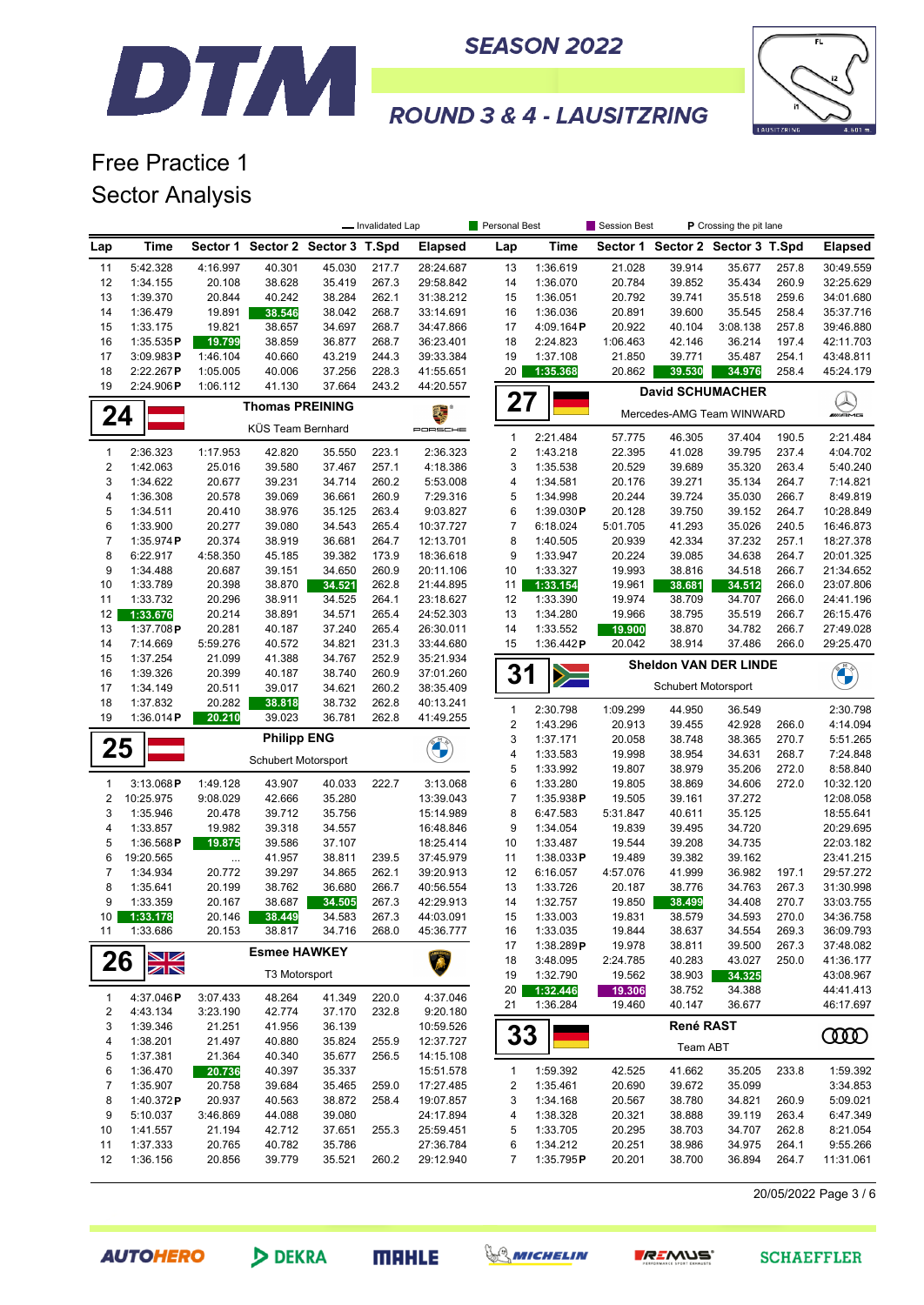#### **SEASON 2022**



# **ROUND 3 & 4 - LAUSITZRING**

### Free Practice 1 Sector Analysis

DTM

|                     |                       |                    |                                  |                  | - Invalidated Lap |                        | <b>Personal Best</b>  |                       | Session Best       |                       | P Crossing the pit lane          |                |                        |
|---------------------|-----------------------|--------------------|----------------------------------|------------------|-------------------|------------------------|-----------------------|-----------------------|--------------------|-----------------------|----------------------------------|----------------|------------------------|
| Lap                 | Time                  |                    | Sector 1 Sector 2 Sector 3 T.Spd |                  |                   | <b>Elapsed</b>         | Lap                   | Time                  |                    |                       | Sector 1 Sector 2 Sector 3 T.Spd |                | <b>Elapsed</b>         |
| 8                   | 8:37.380              | 7:22.575           | 39.766                           | 35.039           |                   | 20:08.441              |                       |                       |                    | <b>Nico MÜLLER</b>    |                                  |                |                        |
| 9                   | 1:34.067              | 20.017             | 39.165                           | 34.885           |                   | 21:42.508              | 51                    | ٠                     |                    |                       |                                  |                | OOO                    |
| 10                  | 1:34.097              | 19.840             | 39.191                           | 35.066           |                   | 23:16.605              |                       |                       |                    | <b>Team Rosberg</b>   |                                  |                |                        |
| 11<br>12            | 1:34.103<br>1:33.959  | 19.796<br>20.179   | 39.313<br>38.837                 | 34.994<br>34.943 | 266.0             | 24:50.708<br>26:24.667 | $\mathbf{1}$          | 2:48.010              | 1:22.974           | 45.244                | 39.792                           | 230.8          | 2:48.010               |
| 13                  | 1:33.908              | 19.843             | 39.125                           | 34.940           |                   | 27:58.575              | $\sqrt{2}$            | 1:44.864              | 24.530             | 42.329                | 38.005                           | 242.7          | 4:32.874               |
| 14                  | 1:34.059              | 20.313             | 38.824                           | 34.922           | 263.4             | 29:32.634              | 3                     | 1:33.176              | 19.977             | 38.741                | 34.458                           | 267.3          | 6:06.050               |
| 15                  | 1:34.531              | 20.414             | 38.877                           | 35.240           | 262.8             | 31:07.165              | 4                     | 1:33.011              | 19.710             | 38.690                | 34.611                           | 268.7          | 7:39.061               |
| 16                  | 1:34.625              | 20.267             | 39.262                           | 35.096           | 265.4             | 32:41.790              | 5                     | 1:32.628              | 19.830             | 38.255                | 34.543                           | 268.0          | 9:11.689               |
| 17                  | 1:36.468P             | 20.242             | 39.011                           | 37.215           | 264.7             | 34:18.258              | 6<br>$\boldsymbol{7}$ | 1:32.974              | 19.761             | 38.574<br>38.443      | 34.639                           | 268.7          | 10:44.663              |
| 18                  | 5:33.144              | 4:05.982           | 47.340                           | 39.822           | 210.1             | 39:51.402              | 8                     | 1:34.371P<br>7:22.567 | 19.709<br>5:56.729 | 45.351                | 36.219<br>40.487                 | 269.3<br>228.3 | 12:19.034<br>19:41.601 |
| 19                  | 1:35.397              | 21.069             | 39.548                           | 34.780           | 257.1             | 41:26.799              | 9                     | 1:42.380              | 25.426             | 41.814                | 35.140                           | 241.6          | 21:23.981              |
| 20                  | 1:33.003              | 20.227             | 38.399                           | 34.377           | 264.1             | 42:59.802              | 10                    | 1:32.802              | 19.646             | 38.708                | 34.448                           |                | 22:56.783              |
| 21                  | 2:15.360P             | 19.969             | 38.312                           | 1:17.079         | 267.3             | 45:15.162              | 11                    | 1:32.571              | 19.335             | 38.693                | 34.543                           |                | 24:29.354              |
|                     |                       |                    | <b>Arjun MAINI</b>               |                  |                   |                        | 12                    | 1:32.430              | 19.645             | 38.265                | 34.520                           | 270.7          | 26:01.784              |
| 36                  | $\bullet$             |                    | Mercedes-AMG Team HRT            |                  |                   | <b><i>UNE</i>ME</b>    | 13                    | 1:40.747P             | 19.758             | 40.776                | 40.213                           | 268.7          | 27:42.531              |
|                     |                       |                    |                                  |                  |                   |                        | 14                    | 10:04.170             | 8:34.779           | 47.253                | 42.138                           | 220.4          | 37:46.701              |
| 1                   | 2:13.338              | 48.615             | 46.968                           | 37.755           |                   | 2:13.338               | 15                    | 1:51.209              | 26.535             | 44.588                | 40.086                           | 240.0          | 39:37.910              |
| $\overline{2}$      | 1:39.708              | 22.678             | 41.261                           | 35.769           | 243.8             | 3:53.046               | 16                    | 1:39.281              | 22.571             | 40.412                | 36.298                           | 247.7          | 41:17.191              |
| 3                   | 1:36.736              | 20.871             | 40.537                           | 35.328           | 261.5             | 5:29.782               | 17                    | 1:32.249              | 19.795             | 38.070                | 34.384                           | 267.3          | 42:49.440              |
| 4                   | 1:37.540P             | 20.578             | 39.576                           | 37.386           | 263.4             | 7:07.322               | 18                    | 1:32.297              | 19.742             | 38.225                | 34.330                           | 267.3          | 44:21.737              |
| 5                   | 2:15.175P             | 57.889             | 40.408                           | 36.878           | 245.5             | 9:22.497               | 19                    | 2:26.504P             | 19.725             | 38.305                | 1:28.474                         | 268.0          | 46:48.241              |
| 6<br>$\overline{7}$ | 2:13.973P<br>4:42.997 | 56.550<br>3:25.649 | 40.360<br>42.378                 | 37.063<br>34.970 |                   | 11:36.470<br>16:19.467 | 55                    |                       |                    | <b>Mikael GRENIER</b> |                                  |                |                        |
| 8                   | 1:34.297              | 19.722             | 39.766                           | 34.809           |                   | 17:53.764              |                       | ₩                     |                    |                       | Mercedes-AMG Team GruppeM Racing |                | <u>Q</u>               |
| 9                   | 1:34.790              | 20.524             | 39.444                           | 34.822           | 262.1             | 19:28.554              |                       |                       |                    |                       |                                  |                |                        |
| 10                  | 1:34.273              | 20.020             | 39.330                           | 34.923           | 268.0             | 21:02.827              | $\mathbf{1}$          | 2:24.849              | 1:02.170           | 45.043                | 37.636                           | 191.5          | 2:24.849               |
| 11                  | 1:37.470P             | 20.358             | 39.631                           | 37.481           | 264.7             | 22:40.297              | $\boldsymbol{2}$      | 1:37.484              | 21.071             | 40.454                | 35.959                           | 260.9          | 4:02.333               |
| 12                  | 2:23.047              | 1:05.404           | 41.836                           | 35.807           | 242.7             | 25:03.344              | 3<br>4                | 1:34.420<br>1:34.737  | 20.465<br>20.651   | 39.021<br>39.120      | 34.934<br>34.966                 | 266.0<br>261.5 | 5:36.753<br>7:11.490   |
| 13                  | 1:35.471              | 20.609             | 39.751                           | 35.111           | 263.4             | 26:38.815              | 5                     | 1:35.069              | 20.361             | 38.947                | 35.761                           | 265.4          | 8:46.559               |
| 14                  | 1:34.097              | 20.021             | 39.269                           | 34.807           | 266.0             | 28:12.912              | 6                     | 1:38.609P             | 20.528             | 39.747                | 38.334                           | 264.7          | 10:25.168              |
| 15                  | 1:34.766              | 19.742             | 39.873                           | 35.151           |                   | 29:47.678              | $\overline{7}$        | 3:37.361              | 2:20.601           | 41.438                | 35.322                           | 240.5          | 14:02.529              |
| 16                  | 1:34.452              | 19.993             | 39.212                           | 35.247           | 268.0             | 31:22.130              | 8                     | 1:33.565              | 20.431             | 38.629                | 34.505                           | 263.4          | 15:36.094              |
| 17                  | 1:34.196              | 20.152             | 39.033                           | 35.011           | 264.7             | 32:56.326              | 9                     | 1:33.033              | 20.147             | 38.388                | 34.498                           | 264.7          | 17:09.127              |
| 18<br>19            | 1:36.367P<br>7:06.487 | 19.996<br>5:49.366 | 39.131<br>41.743                 | 37.240<br>35.378 | 265.4<br>244.3    | 34:32.693<br>41:39.180 | 10                    | 1:32.958              | 20.087             | 38.325                | 34.546                           | 265.4          | 18:42.085              |
| 20                  | 1:34.334              | 20.084             | 39.262                           | 34.988           | 266.7             | 43:13.514              | 11                    | 1:32.931              | 20.083             | 38.274                | 34.574                           | 266.7          | 20:15.016              |
| 21                  | 1:33.807              | 19.858             | 39.104                           | 34.845           | 268.0             | 44:47.321              | 12                    | 1:37.825P             | 20.724             | 39.416                | 37.685                           | 262.8          | 21:52.841              |
| 22                  | 1:33.834              | 19.790             | 39.182                           | 34.862           | 269.3             | 46:21.155              | 13                    | 5:32.581              | 4:14.245           | 40.338                | 37.998                           | 242.7          | 27:25.422              |
|                     |                       |                    |                                  |                  |                   |                        | 14                    | 1:33.877              | 20.455             | 38.647                | 34.775                           | 264.1          | 28:59.299              |
| <b>37</b>           | ÄĶ<br>XK              |                    | <b>Nick CASSIDY</b>              |                  |                   | $\frac{1}{2}$          | 15                    | 1:33.425              | 20.231             | 38.456                | 34.738                           | 265.4          | 30:32.724              |
|                     |                       |                    | AlphaTauri AF Corse              |                  |                   |                        | 16<br>17              | 1:33.383<br>1:33.252  | 20.169<br>20.168   | 38.467<br>38.465      | 34.747<br>34.619                 | 265.4<br>265.4 | 32:06.107<br>33:39.359 |
| $\mathbf{1}$        | 2:29.865              | 1:03.547           | 45.440                           | 40.878           |                   | 2:29.865               | 18                    | 1:34.227              | 20.422             | 38.932                | 34.873                           | 264.1          | 35:13.586              |
| 2                   | 2:14.608P             | 31.052             | 58.181                           | 45.375           |                   | 4:44.473               | 19                    | 1:36.581              | 20.706             | 40.672                | 35.203                           | 260.9          | 36:50.167              |
| 3                   | 16:17.060             | $\ldots$           | 44.116                           | 36.236           | 190.1             | 21:01.533              | 20                    | 1:33.602              | 20.149             | 38.604                | 34.849                           | 265.4          | 38:23.769              |
| 4                   | 1:41.482              | 21.921             | 40.513                           | 39.048           | 238.4             | 22:43.015              | 21                    | 1:33.647              | 20.189             | 38.634                | 34.824                           | 265.4          | 39:57.416              |
| 5                   | 1:35.950              | 20.725             | 39.834                           | 35.391           | 262.8             | 24:18.965              | 22                    | 1:33.522              | 20.116             | 38.651                | 34.755                           | 266.0          | 41:30.938              |
| 6                   | 1:35.769              | 20.521             | 39.754                           | 35.494           | 265.4             | 25:54.734              | 23                    | 1:36.304 $P$          | 20.167             | 38.605                | 37.532                           | 266.0          | 43:07.242              |
| $\overline{7}$      | 1:35.005              | 20.392             | 39.300                           | 35.313           | 265.4             | 27:29.739              | 24                    | 2:21.352              | 1:06.649           | 39.839                | 34.864                           | 242.7          | 45:28.594              |
| 8                   | 1:39.048P             | 20.552             | 39.610                           | 38.886           | 264.1             | 29:08.787              |                       |                       |                    |                       | <b>Mirko BORTOLOTTI</b>          |                |                        |
| 9                   | 2:20.876              | 1:02.540           | 42.439                           | 35.897           | 164.6             | 31:29.663              | 63                    |                       |                    |                       |                                  |                | Â                      |
| 10                  | 1:38.488              | 23.200             | 39.933                           | 35.355           | 260.9             | 33:08.151              |                       |                       |                    | <b>GRT</b>            |                                  |                |                        |
| 11<br>12            | 1:34.750<br>1:34.901  | 20.339<br>20.493   | 39.316<br>39.270                 | 35.095<br>35.138 | 265.4<br>263.4    | 34:42.901              | $\mathbf{1}$          | 3:47.653              | 2:11.299           | 44.799                | 51.555                           | 222.7          | 3:47.653               |
| 13                  | 1:36.815              | 20.371             | 39.240                           | 37.204           | 264.1             | 36:17.802<br>37:54.617 | 2                     | 1:39.227              | 23.970             | 40.090                | 35.167                           | 252.9          | 5:26.880               |
| 14                  | 1:49.741              | 20.266             | 39.584                           | 49.891           | 264.7             | 39:44.358              | 3                     | 1:35.134              | 20.741             | 39.352                | 35.041                           | 259.6          | 7:02.014               |
| 15                  | 1:34.762              | 20.229             | 39.303                           | 35.230           | 266.0             | 41:19.120              | 4                     | 1:34.712              | 20.620             | 39.275                | 34.817                           | 260.9          | 8:36.726               |
| 16                  | 1:34.375              | 20.165             | 39.200                           | 35.010           | 266.0             | 42:53.495              | 5                     | 1:34.169              | 20.551             | 38.947                | 34.671                           | 262.1          | 10:10.895              |
| 17                  | 1:34.820              | 19.825             | 39.718                           | 35.277           |                   | 44:28.315              | 6                     | 1:34.087              | 20.380             | 38.881                | 34.826                           | 264.1          | 11:44.982              |
| 18                  | 1:34.509              | 20.335             | 39.061                           | 35.113           | 265.4             | 46:02.824              | 7                     | 1:36.327P             | 20.437             | 39.181                | 36.709                           | 262.8          | 13:21.309              |
|                     |                       |                    |                                  |                  |                   |                        |                       | 8 12:18.756           | $\ldots$           | 44.734                | 40.319                           | 221.3          | 25:40.065              |

20/05/2022 Page 4 / 6

**AUTOHERO** 

DEKRA





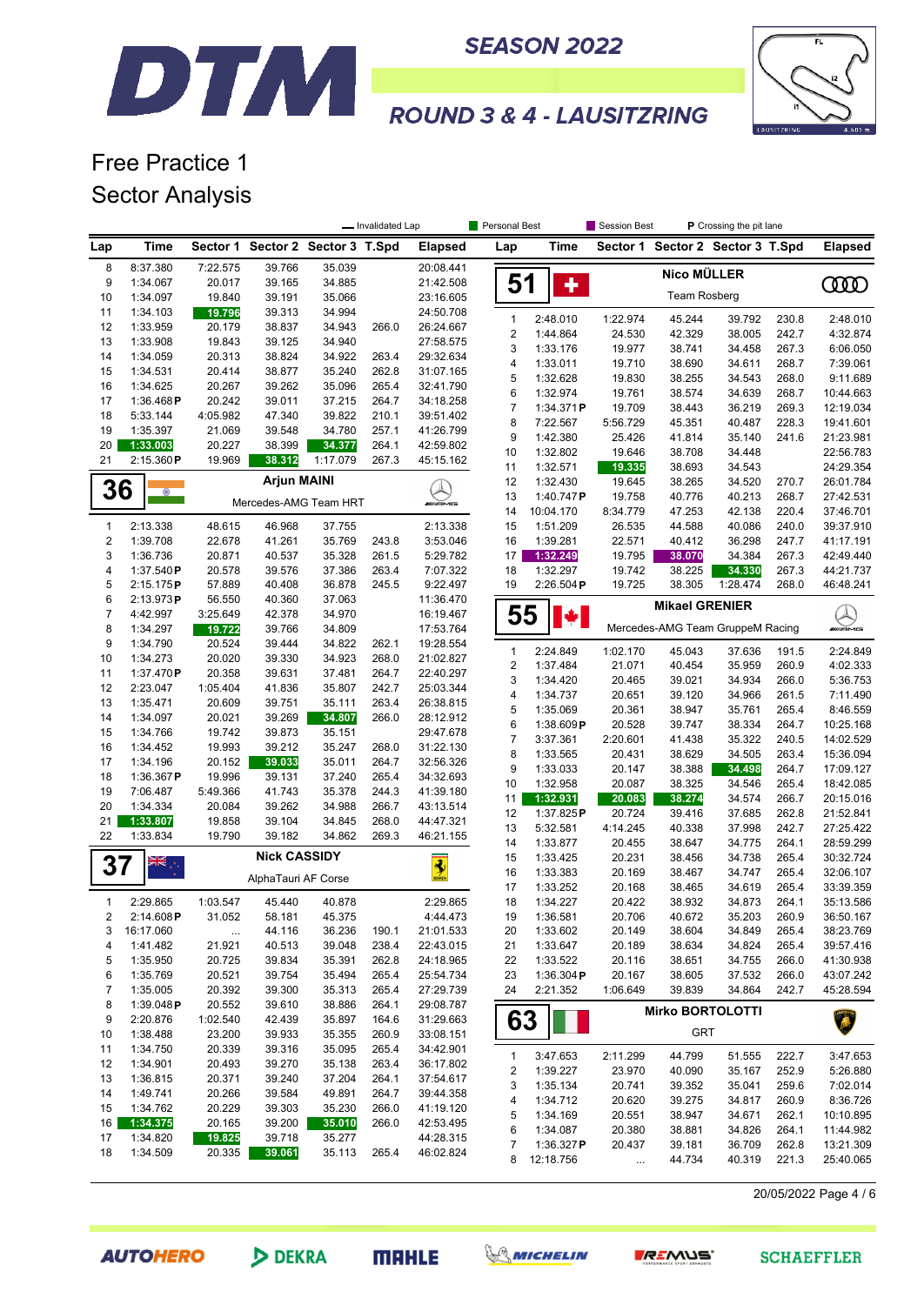



# Free Practice 1 Sector Analysis

DTM

|                         |                        |                  |                                  |                  | - Invalidated Lap |                         | Personal Best    |                       | Session Best     |                        | P Crossing the pit lane          |                |                           |
|-------------------------|------------------------|------------------|----------------------------------|------------------|-------------------|-------------------------|------------------|-----------------------|------------------|------------------------|----------------------------------|----------------|---------------------------|
| Lap                     | Time                   |                  | Sector 1 Sector 2 Sector 3 T.Spd |                  |                   | <b>Elapsed</b>          | Lap              | Time                  |                  |                        | Sector 1 Sector 2 Sector 3 T.Spd |                | <b>Elapsed</b>            |
| 9                       | 1:37.988               | 20.996           | 40.501                           | 36.491           | 257.8             | 27:18.053               | 11               | 7:04.971              | 5:42.472         | 45.577                 | 36.922                           | 234.8          | 29:58.263                 |
| 10                      | 1:33.293               | 20.481           | 38.389                           | 34.423           | 261.5             | 28:51.346               | 12               | 1:43.256              | 21.858           | 41.346                 | 40.052                           | 233.3          | 31:41.519                 |
| 11                      | 1:37.080P              | 20.449           | 38.596                           | 38.035           | 261.5             | 30:28.426               | 13               | 1:35.483              | 21.595           | 39.071                 | 34.817                           | 254.1          | 33:17.002                 |
| 12                      | 9:21.707               | 8:06.330         | 40.185                           | 35.192           | 237.4             | 39:50.133               | 14               | 1:34.113              | 20.884           | 38.671                 | 34.558                           | 259.6          | 34:51.115                 |
| 13<br>14                | 1:34.075<br>1:33.833   | 20.487           | 38.870<br>38.786                 | 34.718<br>34.748 | 262.1<br>263.4    | 41:24.208<br>42:58.041  | 15<br>16         | 1:41.331<br>1:34.198  | 20.700<br>20.786 | 44.474<br>38.775       | 36.157<br>34.637                 | 259.6<br>259.6 | 36:32.446<br>38:06.644    |
| 15                      | 1:33.681               | 20.299<br>20.307 | 38.729                           | 34.645           | 264.1             | 44:31.722               | 17               | 1:34.326              | 20.767           | 38.737                 | 34.822                           | 259.0          | 39:40.970                 |
| 16                      | 1:34.714               | 20.678           | 39.364                           | 34.672           | 257.8             | 46:06.436               | 18               | 1:37.537P             | 21.482           | 39.519                 | 36.536                           | 257.1          | 41:18.507                 |
|                         |                        |                  |                                  |                  |                   |                         | 19               | 2:17.784P             | 1:01.065         | 39.735                 | 36.984                           | 239.5          | 43:36.291                 |
| 66                      |                        |                  | <b>Marius ZUG</b>                |                  |                   | <b>COOD</b>             |                  |                       |                  | <b>Maro ENGEL</b>      |                                  |                |                           |
|                         |                        |                  | Attempto Racing                  |                  |                   |                         | 88               |                       |                  |                        | Mercedes-AMG Team GruppeM Racing |                | $\bigotimes_{\mathsf{m}}$ |
| $\mathbf{1}$            | 3:50.222               | 2:16.186         | 48.144                           | 45.892           | 216.9             | 3:50.222                |                  |                       |                  |                        |                                  |                |                           |
| $\overline{2}$          | 1:54.942P              | 30.865           | 45.013                           | 39.064           | 201.9             | 5:45.164                | $\mathbf{1}$     | 2:52.582              | 1:35.385         | 42.190                 | 35.007                           | 240.5          | 2:52.582                  |
| 3                       | 15:14.342              |                  | 45.435                           | 35.538           | 238.9             | 20:59.506               | $\boldsymbol{2}$ | 1:36.750              | 20.990           | 40.705                 | 35.055                           |                | 4:29.332                  |
| 4<br>5                  | 1:36.567<br>1:35.461   | 21.084<br>20.370 | 40.218<br>40.131                 | 35.265<br>34.960 |                   | 22:36.073<br>24:11.534  | 3<br>4           | 1:34.569<br>1:36.213P | 20.749<br>20.474 | 39.088<br>38.727       | 34.732<br>37.012                 | 264.1<br>264.7 | 6:03.901<br>7:40.114      |
| 6                       | 1:35.005               | 20.204           | 39.654                           | 35.147           |                   | 25:46.539               | 5                | 2:16.849              | 1:00.266         | 41.442                 | 35.141                           |                | 9:56.963                  |
| $\overline{7}$          | 1:34.820               | 20.566           | 39.243                           | 35.011           | 262.1             | 27:21.359               | 6                | 1:34.747              | 20.348           | 39.596                 | 34.803                           |                | 11:31.710                 |
| 8                       | 1:36.169               | 20.706           | 40.297                           | 35.166           |                   | 28:57.528               | $\overline{7}$   | 1:33.829              | 20.301           | 38.859                 | 34.669                           | 266.0          | 13:05.539                 |
| 9                       | 1:37.183P              | 20.547           | 39.011                           | 37.625           | 260.9             | 30:34.711               | 8                | 1:33.701              | 20.118           | 38.974                 | 34.609                           | 265.4          | 14:39.240                 |
| 10                      | 3:31.896               | 2:08.677         | 44.974                           | 38.245           | 236.3             | 34:06.607               | 9                | 1:33.812              | 19.821           | 39.345                 | 34.646                           |                | 16:13.052                 |
| 11                      | 1:36.672               | 20.874           | 40.322                           | 35.476           | 258.4             | 35:43.279               | 10               | 1:33.926              | 19.925           | 39.392                 | 34.609                           |                | 17:46.978                 |
| 12                      | 1:33.912               | 20.441           | 38.832                           | 34.639           | 262.1             | 37:17.191               | 11               | 1:33.760              | 20.153           | 38.810                 | 34.797                           | 265.4          | 19:20.738                 |
| 13                      | 1:34.063               | 20.321           | 38.845                           | 34.897           | 261.5             | 38:51.254               | 12               | 1:33.950              | 20.260           | 38.878                 | 34.812                           | 266.0          | 20:54.688                 |
| 14                      | 1:33.568               | 20.229           | 38.700                           | 34.639           | 262.1             | 40:24.822               | 13               | 1:33.980              | 20.173           | 39.001                 | 34.806                           | 266.0          | 22:28.668                 |
| 15                      | 1:33.642               | 20.207           | 38.840                           | 34.595           | 262.8             | 41:58.464               | 14               | 1:33.603              | 20.036           | 38.850                 | 34.717                           | 266.7          | 24:02.271                 |
| 74                      |                        |                  | <b>Felipe FRAGA</b>              |                  |                   |                         | 15<br>16         | 1:34.287<br>1:34.440  | 20.115<br>20.162 | 38.916<br>39.158       | 35.256<br>35.120                 | 267.3<br>266.7 | 25:36.558<br>27:10.998    |
|                         | $\bullet$              |                  | Red Bull AF Corse                |                  |                   | $\overline{\mathbf{3}}$ | 17               | 1:42.084 $P$          | 20.061           | 44.194                 | 37.829                           | 266.7          | 28:53.082                 |
|                         |                        |                  |                                  |                  |                   |                         | 18               | 7:36.381              | 6:19.218         | 41.927                 | 35.236                           | 190.1          | 36:29.463                 |
| $\mathbf{1}$            | 2:05.275P              | 42.909           | 43.524                           | 38.842           | 187.8             | 2:05.275                | 19               | 1:34.109              | 20.320           | 39.154                 | 34.635                           | 262.8          | 38:03.572                 |
| $\sqrt{2}$<br>3         | 2:45.288               | 1:27.672         | 40.859                           | 36.757           | 230.3             | 4:50.563                | 20               | 1:36.680              | 19.842           | 38.558                 | 38.280                           | 268.0          | 39:40.252                 |
| 4                       | 1:49.110P<br>14:29.738 | 23.816           | 44.719<br>40.633                 | 40.575<br>35.443 | 212.6             | 6:39.673<br>21:09.411   | 21               | 1:33.057              | 19.933           | 38.676                 | 34.448                           | 266.7          | 41:13.309                 |
| 5                       | 1:35.522               | <br>20.550       | 39.686                           | 35.286           |                   | 22:44.933               | 22               | 1:33.146              | 19.884           | 38.685                 | 34.577                           | 266.7          | 42:46.455                 |
| 6                       | 1:35.567               | 20.112           | 39.877                           | 35.578           |                   | 24:20.500               | 23               | 1:33.740              | 19.919           | 39.184                 | 34.637                           | 266.7          | 44:20.195                 |
| $\overline{7}$          | 1:37.427               | 20.001           | 39.643                           | 37.783           |                   | 25:57.927               | 24               | 1:36.383P             | 20.026           | 38.834                 | 37.523                           | 266.0          | 45:56.578                 |
| 8                       | 1:34.812               | 19.846           | 39.744                           | 35.222           |                   | 27:32.739               |                  |                       |                  |                        | <b>Laurens VANTHOOR</b>          |                | 美国                        |
| 9                       | 1:34.871               | 19.844           | 39.652                           | 35.375           |                   | 29:07.610               | 92               |                       |                  | <b>SSR Performance</b> |                                  |                | PORSCHE                   |
| 10                      | 1:34.842               | 20.354           | 39.082                           | 35.406           | 264.1             | 30:42.452               |                  |                       |                  |                        |                                  |                |                           |
| 11                      | 1:36.692P              | 20.252           | 39.515                           | 36.925           | 265.4             | 32:19.144               | $\mathbf{1}$     | 2:44.114              | 1:25.079         | 43.415                 | 35.620                           |                | 2:44.114                  |
| 12                      | 3:28.795               | 2:04.379         | 46.234                           | 38.182           | 239.5             | 35:47.939               | 2                | 1:35.220              | 21.152           | 39.256                 | 34.812                           | 260.2          | 4:19.334                  |
| 13                      | 1:37.880               | 20.824           | 39.449                           | 37.607           | 258.4             | 37:25.819               | 3                | 1:41.207              | 20.496           | 45.954                 | 34.757                           | 257.8          | 6:00.541                  |
| 14                      | 1:33.603               | 20.190           | 38.664                           | 34.749           | 264.7             | 38:59.422               | 4                | 1:33.712              | 20.169           | 38.769                 | 34.774                           | 264.7          | 7:34.253                  |
| 15<br>16                | 1:33.315<br>1:33.764   | 20.012<br>20.108 | 38.677<br>38.817                 | 34.626<br>34.839 | 265.4<br>264.7    | 40:32.737<br>42:06.501  | 5<br>6           | 1:33.803<br>1:37.423P | 20.122<br>19.754 | 38.975<br>39.234       | 34.706<br>38.435                 | 265.4          | 9:08.056<br>10:45.479     |
| 17                      | 1:33.499               | 19.579           | 39.092                           | 34.828           |                   | 43:40.000               | 7                | 6:47.592              | 5:28.376         | 43.113                 | 36.103                           | 211.4          | 17:33.071                 |
| 18                      | 1:33.560               | 19.602           | 39.172                           | 34.786           |                   | 45:13.560               | 8                | 1:39.093              | 21.194           | 42.240                 | 35.659                           |                | 19:12.164                 |
|                         |                        |                  |                                  |                  |                   |                         | 9                | 1:35.423              | 20.076           | 40.710                 | 34.637                           |                | 20:47.587                 |
| 85                      |                        |                  | <b>Clemens SCHMID</b>            |                  |                   |                         | 10               | 1:32.579              | 20.087           | 38.298                 | 34.194                           | 264.7          | 22:20.166                 |
|                         |                        |                  | GRT grasser-racing.com           |                  |                   |                         | 11               | 1:34.812              | 20.086           | 39.281                 | 35.445                           | 262.8          | 23:54.978                 |
| 1                       | 2:19.931P              | 53.894           | 45.520                           | 40.517           | 162.7             | 2:19.931                | 12               | 1:32.377              | 19.872           | 38.295                 | 34.210                           | 266.0          | 25:27.355                 |
| $\overline{\mathbf{c}}$ | 7:48.118               | 6:32.582         | 40.305                           | 35.231           | 237.4             | 10:08.049               | 13               | 1:38.041P             | 20.819           | 39.223                 | 37.999                           | 261.5          | 27:05.396                 |
| 3                       | 1:37.889               | 21.879           | 40.255                           | 35.755           | 255.3             | 11:45.938               | 14               | 12:26.442             | $\ldots$         | 40.925                 | 35.029                           | 241.6          | 39:31.838                 |
| 4                       | 1:38.115               | 21.211           | 42.040                           | 34.864           | 257.8             | 13:24.053               | 15               | 1:33.517              | 20.220           | 38.607                 | 34.690                           | 262.8          | 41:05.355                 |
| 5                       | 1:34.617               | 20.964           | 38.961                           | 34.692           | 257.8             | 14:58.670               | 16               | 1:33.153              | 19.976           | 38.681                 | 34.496                           | 264.1          | 42:38.508                 |
| 6                       | 1:34.267               | 20.769           | 38.818                           | 34.680           | 259.6             | 16:32.937               | 17<br>18         | 1:33.166<br>1:37.188P | 19.944<br>20.064 | 38.627<br>39.229       | 34.595<br>37.895                 | 264.1<br>264.1 | 44:11.674<br>45:48.862    |
| 7                       | 1:34.153               | 20.730           | 38.746                           | 34.677           | 260.2             | 18:07.090               |                  |                       |                  |                        |                                  |                |                           |
| 8                       | 1:34.527               | 20.745           | 38.846                           | 34.936           | 260.9             | 19:41.617               | 94               |                       |                  | <b>Dennis OLSEN</b>    |                                  |                | 美国                        |
| 9                       | 1:35.020               | 20.973           | 39.007                           | 35.040           | 260.2             | 21:16.637               |                  |                       |                  | <b>SSR Performance</b> |                                  |                | PORSCHE                   |
| 10                      | 1:36.655P              | 20.790           | 39.135                           | 36.730           | 262.1             | 22:53.292               |                  |                       |                  |                        |                                  |                |                           |

20/05/2022 Page 5 / 6

**AUTOHERO**